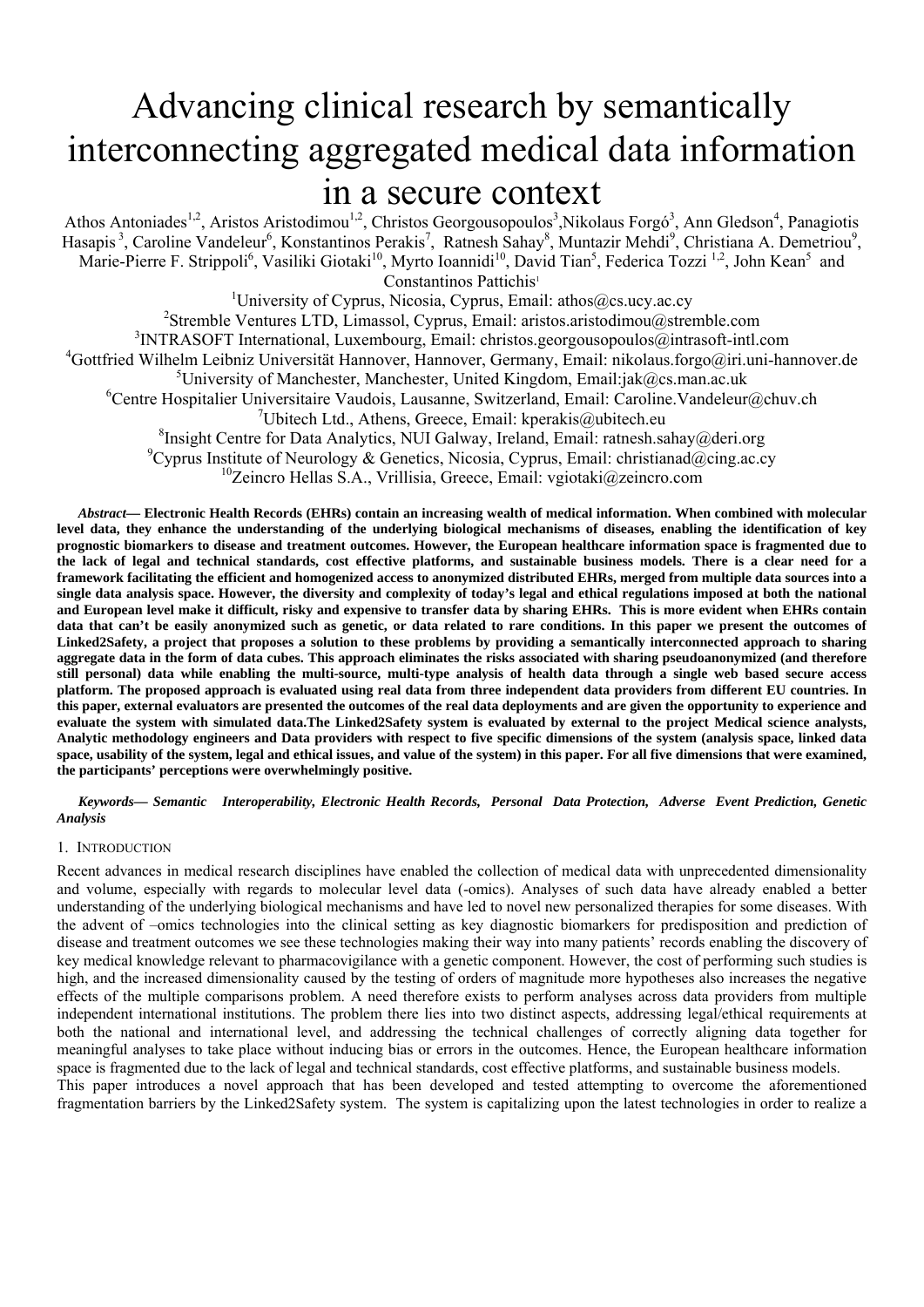scalable, technical infrastructure, for the efficient, homogenized access and the effective utilization of the increasing wealth of medical information contained in the Electronic Health Records (EHRs) and Electronic Data Capture (EDC) systems deployed and maintained at regional and/or national level across Europe. The solution that is presented was developed and evaluated under realistic conditions in the context of the Linked2Safety project co-funded by the European Commission.

# 2. BACKGROUND

The potential gains in efficiency and effectiveness for primary care when obtained by rapid and secure access to patient healthcare data in electronic form are widely recognized today across the EU. Providing an interoperability infrastructure for EHRs is on the agenda of many regional, pan-European and international eHealth initiatives [1,2,3], while about half of the member states are currently working on national eHealth infrastructures. Towards this end, the semantic approaches to promote interoperability among standard-compliant information systems, e.g.

reference ontologies and mediation, have proven to be able to have significant potential as regards the integration of information from distributed EHR databases. The semantic interoperability of patient data between EHRs and medical research can transform today's process of drug discovery, development and commercialization, enable faster access for patients to effective new medications, provide improved patient outcomes, improve medication security and signal detection, and provide a key foundation for targeted personalized medicines [2,4,5,6]. Furthermore, eHealth research during the last few years does not focus on healing, but rather proactively acting and keeping citizens healthy. In this sense, research at pan-European and international level highlights the importance of adverse event prevention in the healthcare domain, integrating heterogeneous data-sets from various clinical centers.

Along these lines, Linked2Safety proposes to build the next-generation, semantically-interlinked, secure medical and clinical information space in the enlarged Europe that will allow dynamically discovering, fruitfully combining and easily accessing medical resources and information contained in spatially distributed EHRs. Moreover it will leverage the reuse of EHRs in clinical research, towards the early detection of potential patient safety issues, based on genetic data analysis, extraction of biomarkers associated with an identified type of an adverse event, and advanced epidemiological research. It also aims to support sound decision making, towards the effective organization and execution of clinical trials, allowing healthcare professionals and medical scientists to easily submit their own query and get homogenized access to high-quality medical data.

# 3. LEGAL AND ETHICAL ISSUES

Within projects like Linked2Safety, patients' personal health data is an important source of information. However, these data are – with very good reasons, as data protection is a key factor for the development of successful solutions – intensely protected. It is therefore necessary to thoroughly study the corresponding national and European legislative framework, and to establish specific legal and ethical requirements for the platform that is developed.

Many of the basic data protection principles in Europe are enshrined in article 6 of Directive 95/46/EC. For example, data may not be kept in a form which permits identification of data subjects for longer than is necessary for the purposes for which the data were collected, or for which they are further processed. In addition, specific data security measures need to be implemented: According to Art.17 para. 1 of the European Data Protection Directive [7], the data controller as well as the data processor, must implement appropriate technical and organizational measures to protect the data against accidental or unlawful destruction or accidental loss, alteration, unauthorized disclosure or access and against all other unlawful forms of processing. At the same time, the data subject has several rights that must be respected, such as the right to be informed, the right of access, the right of rectification, erasure or blocking and the right to object.

From the ethical perspective, the processing of health data at EU level requires the consent of the data subject [8], though in certain cases and under specific conditions this might not be needed. For instance, the national laws of the clinical pilot partners of Linked2Safety in Greece [9], Cyprus [10] and Switzerland [11] declare that the use and processing of health data without the consent of the data subject is possible, if and only if, it is for research purposes, the data are properly anonymised, and analysis is done in aggregated level.

| Table I Medical Data per Data Provider |                                         |                                   |                              |                                         |  |  |  |  |
|----------------------------------------|-----------------------------------------|-----------------------------------|------------------------------|-----------------------------------------|--|--|--|--|
| <b>Study</b>                           | <b>Type of Study</b>                    | <b>Host</b><br><b>Institution</b> | Number of<br><b>Subjects</b> | <b>Target Population</b>                |  |  |  |  |
| <b>MASTOS</b>                          | <b>Breast Cancer Case-Control Study</b> | <b>CING</b>                       | 2286                         | Greek - Cypriot Adult Female Population |  |  |  |  |
| <b>DIABETES</b><br><b>TYPE II</b>      | Diabetes Type II                        | <b>CING</b>                       | 1070                         | Greek - Cypriot Adult Population        |  |  |  |  |
| CoLaus                                 | Population based study                  | CHUV                              | 6734                         | Lausanne, Switzerland aged 35-75 years  |  |  |  |  |
| PsyCoLaus                              | Population based study                  | <b>CHUV</b>                       | 3,719                        | Lausanne, Switzerland aged 35-66-years  |  |  |  |  |
| Phase III                              | Non interventional multicenter phase    | ZEINCRO                           | 101                          | Greek Adult population                  |  |  |  |  |

**Table I Medical Data per Data Provider** 

# 4. MEDICAL DATA IN THE STUDY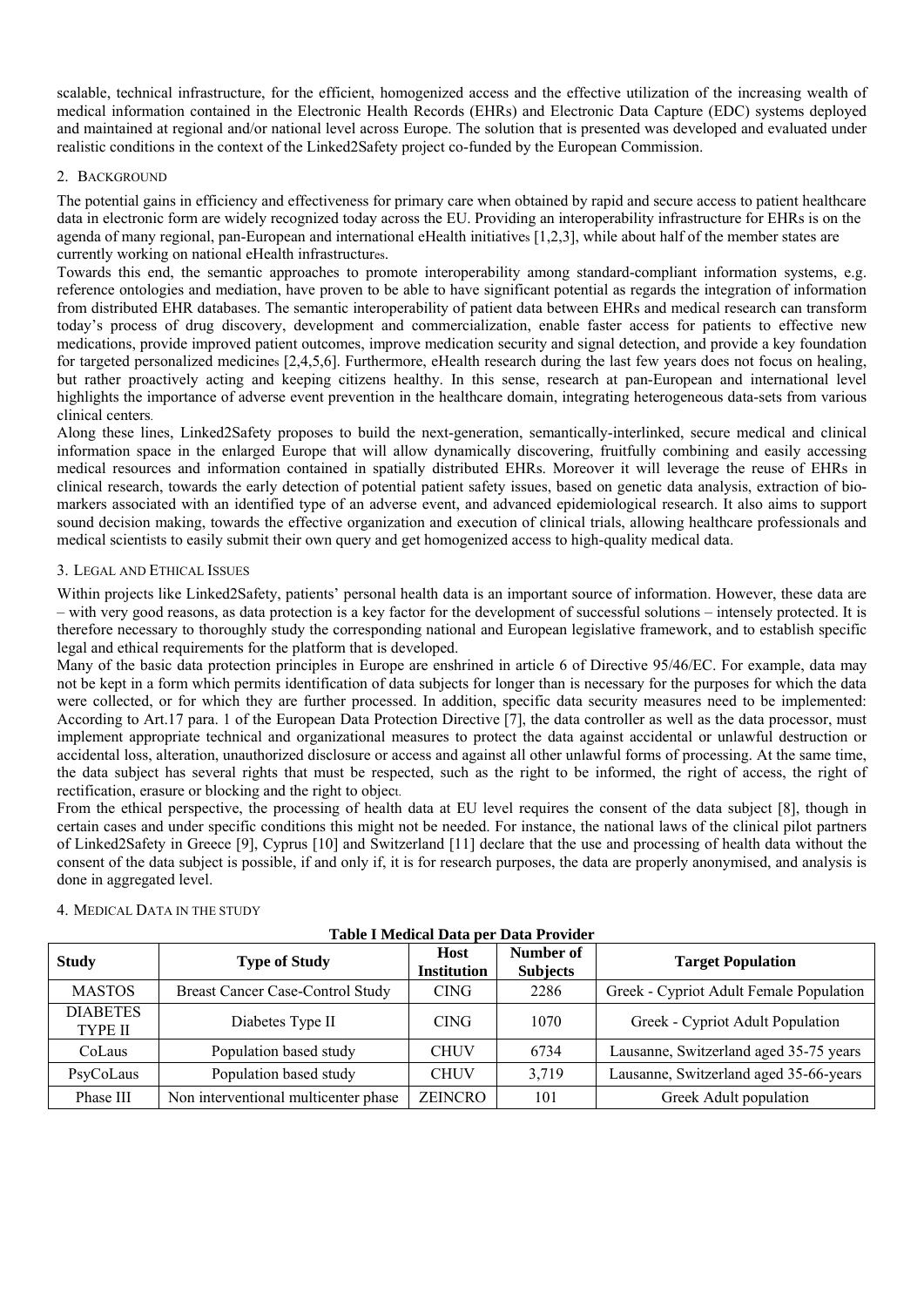| clinical trials             | IV clinical trial on respiratory.                                    |                |       |                        |
|-----------------------------|----------------------------------------------------------------------|----------------|-------|------------------------|
| Phase IV<br>clinical trials | Non interventional multicenter phase<br>IV clinical trial on cardio. | <b>ZEINCRO</b> | 3,125 | Greek Adult population |

*4.1.* Large Scale Genome Wide Association Study (GWAS) Epidemiological Data (CHUV)

The Linked2Safety project used aggregated data from the CoLaus and PsyCoLaus studies which were conducted in a populationbased sample in Lausanne, Switzerland. Lausanne is the 5th largest city in Switzerland, localized in the French speaking part. First, the CoLaus study [12], based on a sample of 6,734 individuals randomly selected from the population registry of 35-75 year-old residents of the city of Lausanne, involved a comprehensive assessment of cardiovascular risk factors and collected DNA and plasma samples for the study of genetic variants and biomarkers. Participation was 43% [12]. Second, all 35 to 66-year old subjects of the CoLaus sample ( $n=5,535$ ), were invited to participate in the psychiatric study from which 67% accepted ( $n=3,719$ ) [13]. Ninety-two percent of them were Caucasians. The final sample for Linked2Safety used the data on subjects that had completed both the somatic and the psychiatric exams. The gender distribution of the sample (47.1% males) did not differ from that of the source population in the same age range and the mean age for the overall sample was 50.9 (s.d. 8.8) years. The Institutional Ethics Committee of the University of Lausanne approved the CoLaus and subsequently the PsyCoLaus study. All participants signed a written informed consent after having received a detailed description of the goal and funding of the study.

# *4.2.* Candidate Gene Studies (CING)

# *4.2.1. MASTOS*

MASTOS (Greek for "Breast") is to date the largest breast cancer case-control study in Cyprus carried out between January 2004 and December 2006, by the Department of Electron Microscopy / Molecular Pathology at the Cyprus Institute of Neurology and Genetics (CING). The purpose of MASTOS was to investigate the genetic and non-genetic epidemiology of breast cancer in Greek Cypriot women.

The cases consisted of 1109 women, 40-70 years of age with a histologically confirmed diagnosis of primary breast cancer. The control group consisted of 1177 Cypriot women from the general population, who had received a negative mammography result. Demographic and risk factor data were collected from both cases and controls with the use of a specially designed questionnaire,

through a standardized interview. In addition, a blood sample was taken from each subject, which was subsequently used for DNA extraction and genetic sequencing analysis. Genetic analyses in MASTOS focused on candidate genes, mostly involved in DNA repair pathways.

MASTOS received approval from the Cyprus National Bioethics Committee and was funded by the Research Promotion Foundation of Cyprus and the Cyprus Institute of Neurology and Genetics.

# *4.2.2 DIABETES TYPE II*

DIABETES TYPE II, is a case control research program with the purpose of investigating gene regions of high influence for Diabetes Type 2 (DT2) in the Cypriot population. The study was carried out by the Institute of Neurology and Genetics (CING) in collaboration with the University of Cyprus, Makarios Hospital, and the Hippocratic Cyprus Diabetes Association. The research was funded by the Research Promotion Foundation of Cyprus.

The study recruited 520 healthy control subjects who had a recent measurement of blood glucose within the normal range. In addition, 550 patients diagnosed with DT2 were recruited.

All subjects were given a questionnaire to collect epidemiological and medical data and were asked to provide a small blood sample which was used to extract DNA and investigate candidate genes which were previously associated with DT2 in other populations. Laboratory results were studied using statistical methods and data mining to draw conclusions regarding the influence of these gene regions for the development DT2 Cypriot population.

The study received approval from the Cyprus National Bioethics Committee

# *4.3.* Clinical Trial Data (ZEINCRO)

ZEINCRO is a contract research organisation (CRO) specialist in Central and South-Eastern Europe. The services that ZEINCRO provides to pharmaceutical companies in terms of clinical trials include recruitment and selection of study sites along with clinical monitoring and safety reporting throughout the clinical trial duration. For Linked2Safety ZEINCRO acquired approval from one of its biggest client/pharmaceutical company to use datasets from 7 clinical trials (phase III and phase IV) oriented to cardio and respiratory drugs. Each study was described by a separate protocol with predefined objectives and endpoints, inclusion/exclusion criteria. Confidentiality was preserved at each stage of Linked2Safety and under all circumstances.

# *4.3.1. Phase III Data*

Phase III studies are trials with the purpose of determining the short and long-term safety/efficacy balance of formulation(s) of the active ingredient, and of assessing its overall and relative therapeutic value. The pattern and profile of any frequent adverse reactions must be investigated and special features of the product must be explored. For Linked2Safety the total number of subjects used was 101. Each study followed an individual protocol but the common data collected included patient demographics,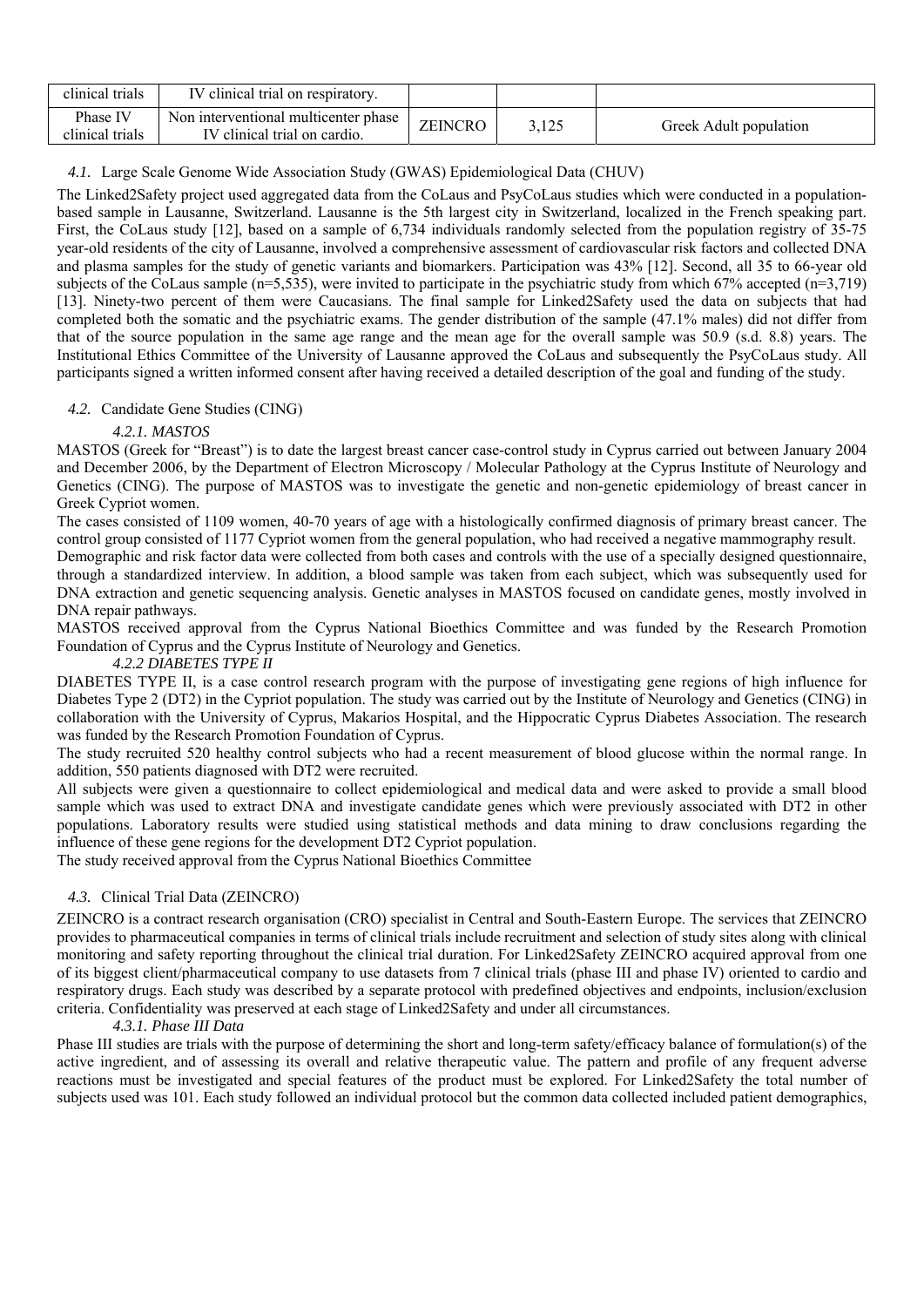smoking habits, medical history and other medical conditions including treatments as well as the adverse events throughout the study duration. In addition blood and biochemical test results are collected every time they occur. Each of these studies focused on a specific respiratory drug (mainly asthma treatment) and the main objective was to determine the efficacy and safety profile of these drugs.

# *4.3.2. Phase IV Data*

Trials in phase IV are carried out on the basis of the product characteristics on which the marketing authorization was granted and are normally in the form of post-marketing surveillance, or assessment of therapeutic value or treatment strategies. The Phase IV clinical trial data used in Linked2Safety involved 3125 subjects. Once again each study followed its individual protocol but common data were again collected; including patient demographics, smoking habits, medical history, laboratory findings and other medical conditions including treatments as well as the adverse events throughout the study duration. Each study focused on a specific cardiovascular drug (mainly hypertension, diabetes, prevention of atherothrombotic events, hypercholesterolemia treatment) and the main objective was to establish the therapeutic equivalence between the test and reference drug. *4.4.* Dataset Overlap

Despite the different study designs, research questions, and research institutions, the datasets provided by the three clinical partners demonstrated significant overlap, with respect to phenotypic as well as genetic variables.

Genetic data was available from CHUV, in the context of a GWAS study (CoLaus), and from CING in the context of a candidate gene association study on Diabetes Type II. Given the broad spectrum of Single Nucleotide Polymorphisms (SNPs) investigated in the GWAS, most candidate SNPs from CING were also investigated by CHUV. These 11 SNPs, with details of their position and significance, are presented in Table II.

|            |                    |                             | <b>Chromo</b> | <b>Genomic</b> |           |                          |           |                                          |
|------------|--------------------|-----------------------------|---------------|----------------|-----------|--------------------------|-----------|------------------------------------------|
| <b>SNP</b> | Gene               | <b>Gene Name</b>            | some          | Locus          |           | <b>Allele Variations</b> |           | <b>Summary</b>                           |
|            |                    | Cyclin-Dependent            |               |                |           |                          |           |                                          |
|            |                    | Kinase Inhibitor            |               |                |           |                          |           |                                          |
| rs10811661 | CDKN2A/B           | 2A/B                        | 9             | 9p21.3         | CC        | <b>CT</b>                | <b>TT</b> | significant for type-2 diabetes risk     |
|            |                    | Neurogenic locus            |               |                |           |                          |           |                                          |
|            |                    | notch homolog               |               |                |           |                          |           | susceptibility to type 2 diabetes,       |
| rs10923931 | NOTCH <sub>2</sub> | protein 2                   | 1             | $1p13-p11$     | GG        | <b>GT</b>                | <b>TT</b> | obesity                                  |
|            |                    | CDK5 Regulatory             |               |                |           |                          |           |                                          |
|            |                    | Subunit-Associated          |               |                |           |                          |           |                                          |
| rs10946398 | CDKAL1             | Protein 1-Like 1            | 6             | 6p22.3         | AA        | AC                       | CC        | susceptibility to type 2 diabetes        |
|            |                    | Peroxisome                  |               |                |           |                          |           | associated with type 2 (1) diabetes      |
|            |                    | Proliferator-Activated      |               |                |           |                          |           | and fat metabolism (metabolic            |
| rs1801282  | <b>PPARG</b>       | Receptor-Gamma              | 3             | 3p25           | GG        | CG                       | GG        | syndrom)                                 |
|            |                    | Insulin-Like Growth         |               |                |           |                          |           |                                          |
|            |                    | Factor 2 mRNA-              |               |                |           |                          |           |                                          |
| rs4402960  | IGF2BP2            | Binding Protein 2           | 3             | 3q27.2         | GG        | GT                       | <b>TT</b> | significant for type-2 diabetes risk     |
|            | ADAMTS9            | <b>ADAMTS9</b> antisense    |               |                |           |                          |           | significant for type-2 diabetes risk,    |
| rs4607103  | $-AS2$             | RNA <sub>2</sub>            | 3             | 3p14.1         | <b>TT</b> | TC                       | CC        | obesity                                  |
|            |                    | Hematopoietically           |               |                |           |                          |           |                                          |
| rs5015480  | <b>HHEX</b>        | <b>Expressed Homeobox</b>   | 10            | 10q23.33       | AA        | AG                       | GG        | significant for type-2 (1) diabetes risk |
|            |                    | <b>Transcription Factor</b> |               |                |           |                          |           |                                          |
| rs7901695  | TCF7L2             | 7-Like 2                    | 10            | 10q25.3        | $\rm CC$  | CT                       | TT        | significant for type-2 diabetes risk     |
| rs7961581  | TSPAN8             | Tetraspanin 8               | 12            | 12q14.1-       | <b>TT</b> | ${\rm TC}$               | CC        | susceptibility to type 2 diabetes,       |
|            |                    |                             |               | q21.1          |           |                          |           | obesity                                  |
|            |                    | Fat mass- and               |               |                |           |                          |           |                                          |
|            |                    | obesity-associated          |               |                |           |                          |           | association with body mass index,        |
| rs8050136  | <b>FTO</b>         | gene                        | 16            | 16q12.2        | <b>TT</b> | <b>TA</b>                | AA        | obesity risk, and type 2 diabetes        |
|            |                    |                             |               | 7p15.2-        |           |                          |           |                                          |
| rs864745   | JAZF1              | JAZF Zinc Finger 1          | 7             | p15.1          | $\rm CC$  | CT                       | <b>TT</b> | significant for type-2 diabetes risk     |

**Table II Genetic Variable Overlap between CHUV and CING** 

With respect to phenotypic and dichotomous variables, there was significant overlap between the datasets of all three clinical partners. Table III lists the phenotypic categorical variables that were common between at least two of the datasets, and demonstrates that the raw material on which to demonstrate Linked2Safety platform's ability to link data was available.

| Table III Phenotypic Categorical Variable Overlap between the Clinical Partners |  |  |
|---------------------------------------------------------------------------------|--|--|
|                                                                                 |  |  |

|                                        | <b>Contains Variable</b><br>Range |                |      |             | Label                           |
|----------------------------------------|-----------------------------------|----------------|------|-------------|---------------------------------|
|                                        | <b>CING</b>                       | <b>ZEINCRO</b> | CHUV |             |                                 |
| Gender                                 | Yes                               | Yes            | Yes  | $\sim$<br>∠ | "Male"<br>"Female"              |
| Age at interview<br>Age at recruitment | Yes.                              | Yes            | Yes  |             | " $\leq 30$ yrs"<br>"30-39 yrs" |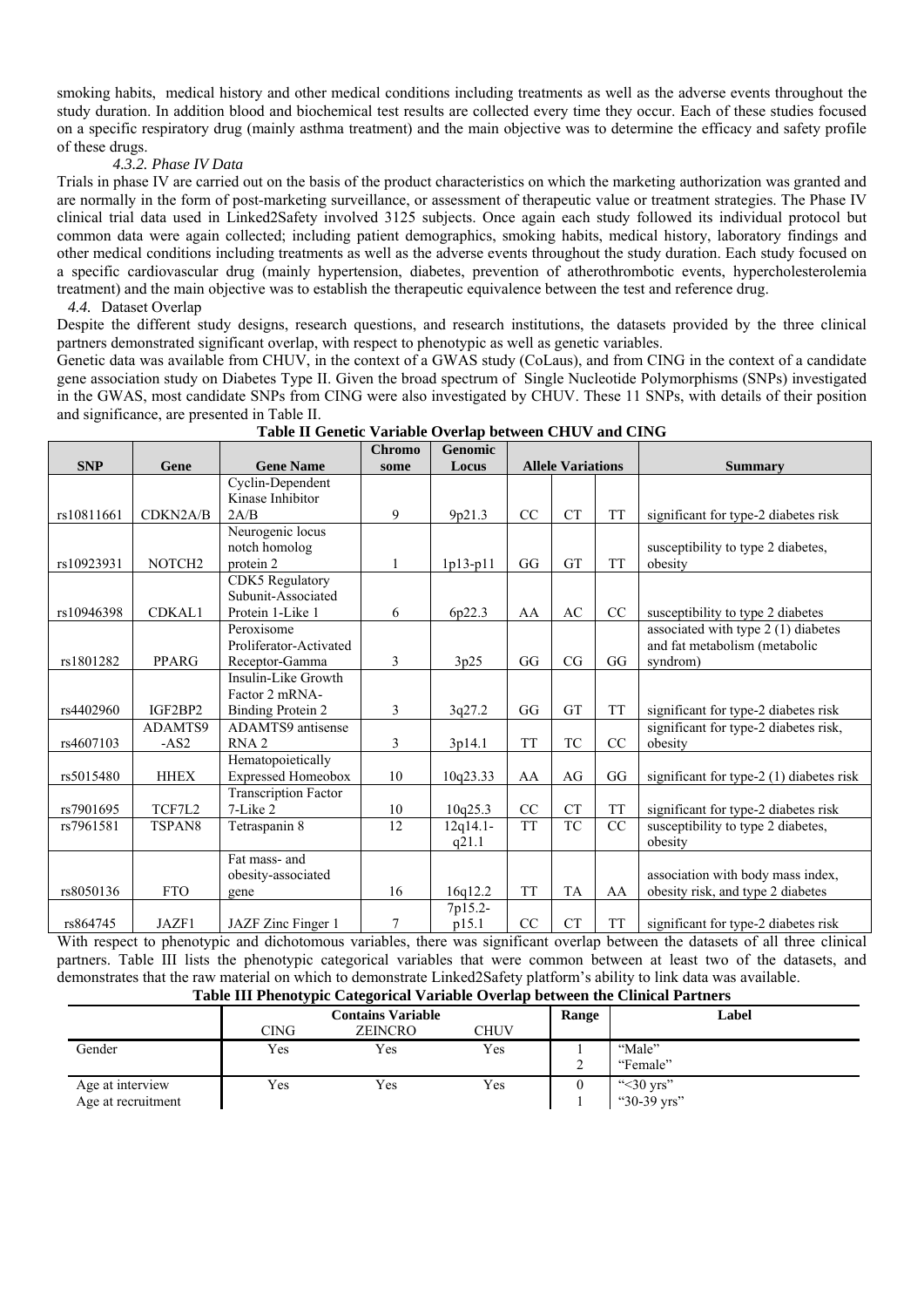|                             |     |          |     | $\overline{c}$                   | "40-49 yrs"                                                  |
|-----------------------------|-----|----------|-----|----------------------------------|--------------------------------------------------------------|
|                             |     |          |     | 3                                | "50-59 yrs"                                                  |
|                             |     |          |     | 4                                | "60-69 yrs"                                                  |
|                             |     |          |     | 5                                | ">70 yrs"                                                    |
| Height                      | Yes | Yes      | Yes | $\boldsymbol{0}$                 | " $\leq$ 150 cm"                                             |
| Adult body height           |     |          |     | $\mathbf{1}$                     | "151-160 cm"                                                 |
|                             |     |          |     | $\overline{c}$                   | "161-170 cm"                                                 |
|                             |     |          |     | $\mathfrak z$                    | "171-180 cm"                                                 |
|                             |     |          |     | $\overline{4}$                   | ">180 cm"                                                    |
| Weight                      | Yes | Yes      | Yes | $\boldsymbol{0}$                 | "<50 kg"                                                     |
| Weight at interview         |     |          |     | 1                                | "51-60 kg"                                                   |
|                             |     |          |     |                                  | "61-70 kg"                                                   |
| Maximum weight              |     |          |     | $\overline{c}$<br>$\mathfrak{Z}$ | "71-80 kg"                                                   |
|                             |     |          |     |                                  |                                                              |
|                             |     |          |     | $\overline{4}$                   | "81-90 kg"                                                   |
|                             |     |          |     | $\sqrt{5}$                       | ">90 kg"                                                     |
| Body mass index             | Yes | Yes      | Yes | $\boldsymbol{0}$                 | "Underweight $(\leq 18.5 \text{ kg/m}^2)$ "                  |
|                             |     |          |     | $\mathbf{1}$                     | "Normal $(18.5-24 \text{ kg/m}^2)$ "                         |
|                             |     |          |     | $\boldsymbol{2}$                 | "Overweight $(25-29 \text{ kg/m}^2)$ "                       |
|                             |     |          |     | 3                                | "Obese $(\geq 30 \text{ kg/m}^2)$ "                          |
| Systolic blood pressure     | Yes | Yes,     | Yes | $\boldsymbol{0}$                 | "Normal $(\leq 120$ mmHg)"                                   |
|                             |     |          |     | $\mathbf{1}$                     | "Borderline high (120-139 mmHg)"                             |
|                             |     |          |     | $\overline{2}$                   | "High $(\geq 140$ mmHg)"                                     |
| Diastolic blood pressure    | Yes | Yes      | Yes | $\boldsymbol{0}$                 | "Normal (<80 mmHg)"                                          |
|                             |     |          |     | $\mathbf{1}$                     | "Borderline high (80-89 mmHg)"                               |
|                             |     |          |     | $\overline{c}$                   | "High $(\geq 90$ mmHg)"                                      |
| <b>Blood</b> glucose levels | Yes | Yes      | Yes | $\boldsymbol{0}$                 | "Normal $(\leq 110 \text{ mg/dl} (6.1 \text{ mmol/l}))$ "    |
|                             |     |          |     | $\mathbf{1}$                     | "Borderline high $(\geq 110$ and $\leq 126$ mg/dl            |
|                             |     |          |     |                                  | $(6.1-7.0 \text{ mmol/l}))$ "                                |
|                             |     |          |     | $\overline{c}$                   | "High $(\geq 126 \text{ mg/dl} (7.0 \text{ mmol/l}))$ "      |
| HDL cholesterol             | Yes | No       | Yes | $\boldsymbol{0}$                 | "Low $(\leq 40 \text{ mg/dl} (1.3 \text{ mmol/l}))$ "        |
|                             |     |          |     |                                  |                                                              |
|                             |     |          |     | $\mathbf{1}$                     | "Normal (40-59 mg/dl (1.3-1.5 mmol/l))"                      |
|                             |     |          |     | $\overline{2}$                   | "High $(\geq 60 \text{ mg/dl} (1.6 \text{ mmol/l}))$ "       |
| LDL cholesterol             | Yes | No       | Yes | $\boldsymbol{0}$                 | "Optimal $(\leq 100 \text{ mg/dl} (2.6 \text{ mmol/l}))$ "   |
|                             |     |          |     | $\mathbf{1}$                     | "Near or above optimal (100-129 mg/dl                        |
|                             |     |          |     |                                  | $(2.6-3.3 \text{ mmol/l}))$ "                                |
|                             |     |          |     | $\overline{c}$                   | "Borderline high (130-159 mg/dl (3.4-4.0)                    |
|                             |     |          |     |                                  | $mmol/l$ )"                                                  |
|                             |     |          |     | 3                                | "High $(\geq 160 \text{ mg/dl} (4.1 \text{ mmol/l}))$ "      |
| Total cholesterol           | Yes | $\rm No$ | Yes | $\boldsymbol{0}$                 | "Desirable $(\leq 200 \text{ mg/dl} (5.2 \text{ mmol/l}))$ " |
|                             |     |          |     | $\mathbf{1}$                     | "Borderline high (200-239 mg/dl (5.2-6.1)                    |
|                             |     |          |     |                                  | $mmol/l$ )"                                                  |
|                             |     |          |     | $\overline{c}$                   | "High $(\geq 240 \text{ mg/dl} (6.2 \text{ mmol/l}))$ "      |
| Smokers                     | Yes | Yes      | Yes | $\boldsymbol{0}$                 | "Never"                                                      |
|                             |     |          |     | $\mathbf{1}$                     | "Past"                                                       |
|                             |     |          |     | $\overline{c}$                   | "Current"                                                    |
|                             |     |          |     | $\mathfrak{Z}$                   | "Unknown/NA"                                                 |
| Number of pregnancies       | Yes | No       | Yes | $\boldsymbol{0}$                 | "None"                                                       |
|                             |     |          |     | $\mathbf{1}$                     | "One"                                                        |
|                             |     |          |     |                                  | "Two"                                                        |
|                             |     |          |     | $\overline{c}$                   |                                                              |
|                             |     |          |     | $\mathfrak{Z}$                   | "Three"                                                      |
|                             |     |          |     | $\overline{4}$                   | "Four and more"                                              |

Table IV lists the availability of various dichotomous variables by each data provider and as can be seen there is a significant overlap in most of them in at least two of the data providers. The only exception is in some of the adverse event variables, which were present only by CHUV.

# **Table IV Dichotomous Variables Overlap between the Clinical Partners**

|                        | Table TV Dichotomous Variables Overlap between the Chineal I althers |                          |      |  |  |  |  |  |
|------------------------|----------------------------------------------------------------------|--------------------------|------|--|--|--|--|--|
|                        |                                                                      | <b>Contains Variable</b> |      |  |  |  |  |  |
|                        | <b>CING</b>                                                          | <b>ZEINCRO</b>           | CHUV |  |  |  |  |  |
| Cardiovascular         |                                                                      |                          |      |  |  |  |  |  |
| Hypertension           | Yes                                                                  | Yes                      | Yes  |  |  |  |  |  |
| Myocardial infarction  | Yes                                                                  | No                       | Yes  |  |  |  |  |  |
| Coronary heart disease | Yes                                                                  | No                       | Yes  |  |  |  |  |  |
|                        |                                                                      |                          |      |  |  |  |  |  |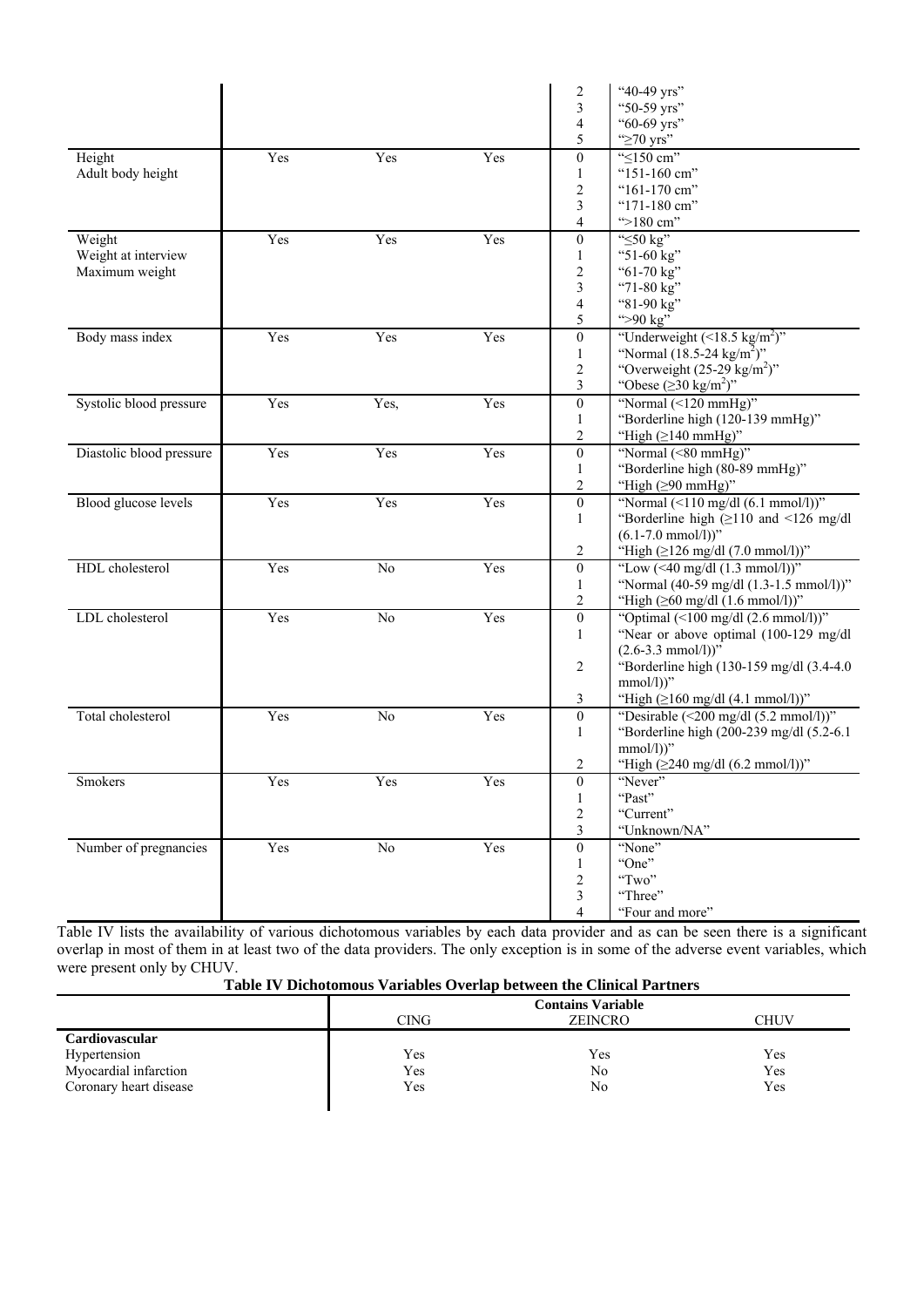| <b>Endocrine/Metabolic</b>        |                |                |                |
|-----------------------------------|----------------|----------------|----------------|
| Dyslipidemia                      | No             | Yes            | Yes            |
| Diabetes                          | Yes            | Yes            | Yes            |
| Diabetes type II                  | Yes            | N <sub>0</sub> | Yes            |
|                                   |                |                |                |
| <b>Ophthalmological problems</b>  |                |                |                |
| Glaucoma                          | Yes            | Yes            | N <sub>0</sub> |
| Cataracts                         | Yes            | Yes            | No             |
| Myopia                            | Yes            | Yes            | N <sub>0</sub> |
|                                   |                |                |                |
| Neurologic/Psychiatric            |                |                |                |
| Parkinson's disease               | N <sub>0</sub> | Yes            | Yes            |
| Depression                        | No             | Yes            | Yes            |
| Schizotypal personality disorder  | No             | Yes            | Yes            |
|                                   |                |                |                |
| <b>Medications (Cardio)</b>       |                |                |                |
| Clopidogrel (B01AC04)             | No             | Yes            | Yes            |
|                                   |                |                |                |
| Carvedilol (C07AG02)              | No             | Yes            | Yes            |
| Simvastatin (C10AA01)             | Yes            | Yes            | Yes            |
|                                   |                |                |                |
| Doxazosin (C02CA04)               | No             | Yes            | Yes            |
| Oxerutin (C05CA)                  | No             | Yes            | Yes            |
| Metoprolol (C07AB02)              | No             | Yes            | Yes            |
| Bisoprolol (C07AB07)              | No             | Yes            | Yes            |
| Amlodipine (C08CA01)              | Yes            | Yes            | Yes            |
| Verapamil (C08DA01)               | No             | Yes            | Yes            |
| Diltiazem (C08DB01)               | No             | Yes            | Yes            |
| Enalapril (C09AA02)               | Yes            | Yes            | Yes            |
| Enalapril and diuretics (C09BA02) | N <sub>0</sub> | N <sub>0</sub> | Yes            |
| Lisinopril (C09AA03)              | No             | Yes            | Yes            |
| Perindopril(C09AA04)              | No             | Yes            | Yes            |
| Ramipril (C09AA05)                | No             | Yes            | Yes            |
| Cilazapril (C09AA08)              | No             | Yes            | Yes            |
| Losartan (C09CA01)                | Yes            | Yes            | Yes            |
| Eprosartane (C09CA02)             | No             | Yes            | Yes            |
| Valsartan (C09CA03)               | N <sub>0</sub> | Yes            | Yes            |
| Irbesartan (C09CA04)              | N <sub>0</sub> | Yes            | Yes            |
| Candesartan (C09CA06)             | Yes            | Yes            | Yes            |
| Telmisartan (C09CA07)             | Yes            | Yes            | Yes            |
| Ezetimibe (C10AX09)               | Yes            | Yes            | Yes            |
|                                   |                |                |                |
| <b>Medication (Psy)</b>           |                |                |                |
| Clonazepam (N03AE01)              | No             | Yes            | Yes            |
| Alprazolam (N05BA12)              | $\rm No$       | Yes            | Yes            |
| Zolpidem (N05CF02)                | N <sub>0</sub> | Yes            | Yes            |
| Paroxetine (N06AB05)              | Yes            | Yes            | Yes            |
| Sertraline (N06AB06)              | Yes            | Yes            | Yes            |
| Piracetam (N06BX03)               | N <sub>0</sub> | Yes            | Yes            |
|                                   |                |                |                |
| <b>Adverse events</b>             |                |                |                |
| Any adverse events                | No             | Yes            | Yes            |
| Weight loss                       | No             | N <sub>0</sub> | Yes            |
| Extrapyramidal side effects       | No             | No             | Yes            |
| Headaches                         | No             | Yes            | Yes            |
| Sexual symptoms                   | No             | No             | Yes            |
| Sleep problems                    | No             | N <sub>0</sub> | Yes            |
| Metabolic syndroms                | No             | No             | Yes            |
| Prolactin symptoms                | No             | N <sub>0</sub> | Yes            |
| Trembling                         | No             | No             | Yes            |
| Hair loss                         | No             | No             | Yes            |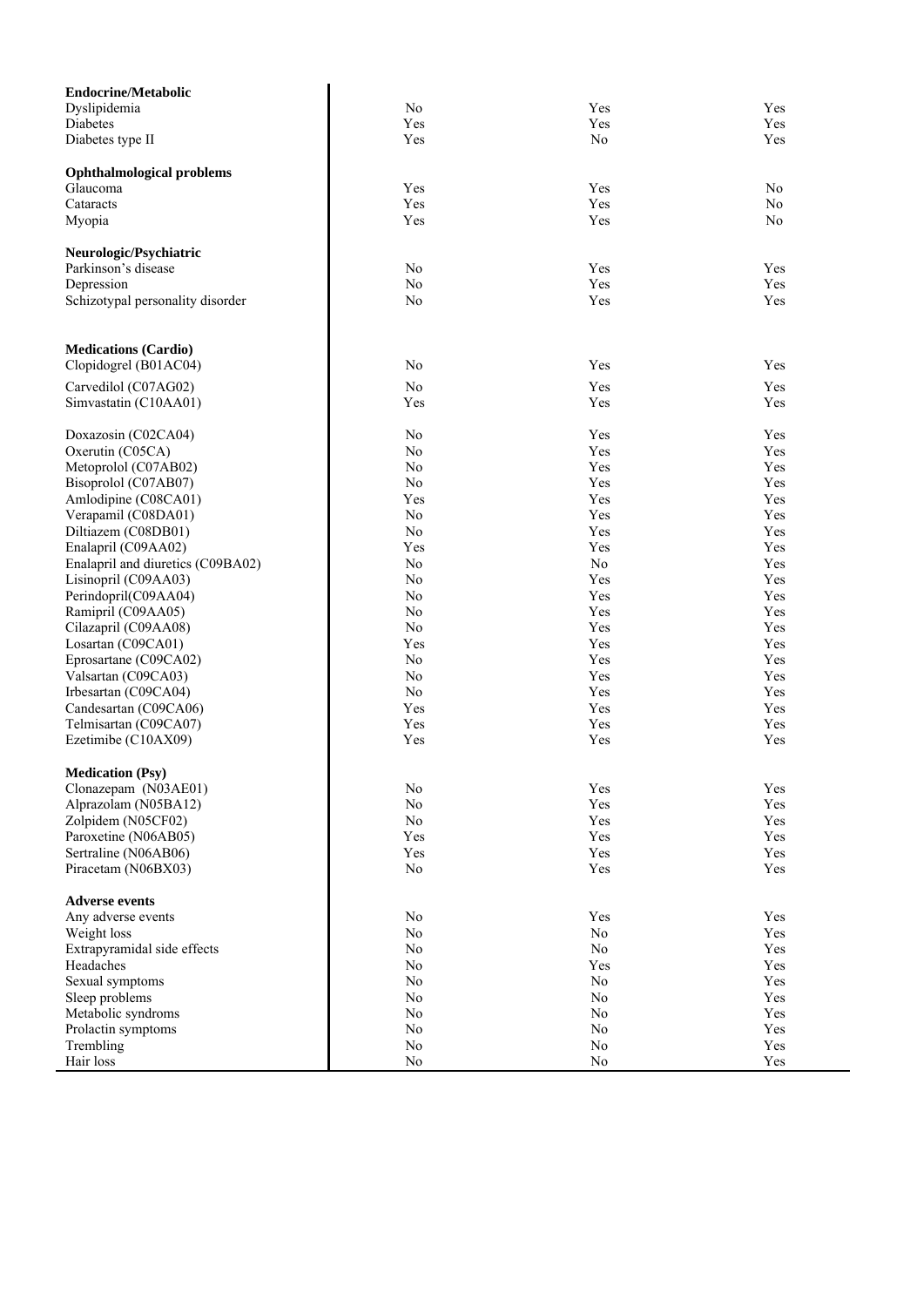# 5. THE LINKED2SAFETY APPROACH

The vision of Linked2Safety, is to ensure and empower patients' safety, supporting clinical and medical research and improving the quality of healthcare. This is accomplished by providing patients, healthcare professionals and pharmaceutical companies with an innovative interoperability framework, a sustainable business model, as well as a scalable technical infrastructure and platform for the efficient, homogenized access to and the effective utilization of the increasing wealth of medical information contained in the EHRs and EDC systems. This allows dynamically interconnecting distributed patients data with clinical research efforts, respecting patients' anonymity, data ownership and privacy, as well as European and national legislation.

In order to achieve this, Linked2Safety produced an open and generic software reference architecture based on which a prototype platform is delivered to support the reuse of semantically interlinked, interoperable EHR and EDC information resources. The platform provides healthcare professionals, clinical researchers and experts from pharmaceutical companies a user-friendly, sophisticated, collaborative decision-making environment that enables the analysis of all the available data of the subjects, such as genetic, environmental and their medical history during a clinical trial leading to the identification of the phenotype and genotype factors that are associated with specific adverse events, and thus early detection of potential patients' safety issues. It also enables subject selection for clinical trials through the seamless and standardized linking with heterogeneous EHR repositories, providing advice on the best design of clinical studies.

# *5.1. The Data Cube approach*

Recognizing the importance of the data protection, data security and anonymisation of clinical data originating from different clinical data providers, particular attention was given on the regulatory and security related aspects of the Linked2Safety platform where these data are being preserved and processed. The platform innovatively adopts the concept of data-cubes for transforming the legacy medical data into a form that makes impossible a patient's re-identification via reverse engineering methodologies. In brief this is achieved in a three step procedure.

# *5.1.1. Data Cubes*

Initially the data are converted into many small multidimensional data-cubes. Data-cubes can be seen as multidimensional contingency tables that only contain aggregated data. In Figure 1, a 3D data-cube is illustrated for two SNPs and a disease variable.





Each cell of the data-cube denotes the number of people that have certain characteristics. For example the top left cell indicates that there are 5 people with minor homozygous alleles ("aa") in the first SNP and minor homozygous alleles ("bb") in the second SNP and have the disease ("case").

# Perturbation

Once a data-cube is created, the values in each cell get perturbed. Perturbation is the addition of noise on the aggregated values of the data-cube. The noise added is in a specific range of values. In the illustrated example, the perturbation was in the range of minus one to one.

# *5.1.2. Cell Suppression*

The final step is cell suppression. In this step, all cells with a value below a pre-specified threshold are removed from the datacube. In the example shown, a threshold of 10 was used and resulted in removing two cells; this step is essential for preventing the re-identification of persons, since sensitive data are removed from the data-cubes. A method for identifying the maximum perturbation and cell suppression that can be used in a dataset without affecting the results of analyses is described in [14] Therefore, all information maintained into EHR and EDC repositories which is accessible by the Linked2Safety platform is transformed into data-cube structures that include only aggregated counts of patients having specific characteristics instead of raw

record-level information. *5.2. Semantically Linking & Querying Aggregated Medical Records* 

# *5.2.1. Linking*

Once the data is converted into multidimensional data-cubes, the data-cubes are represented using the Resource Description Framework (RDF), which is a data model specific format. After storing RDF data-cubes in a context-aware fashion, the next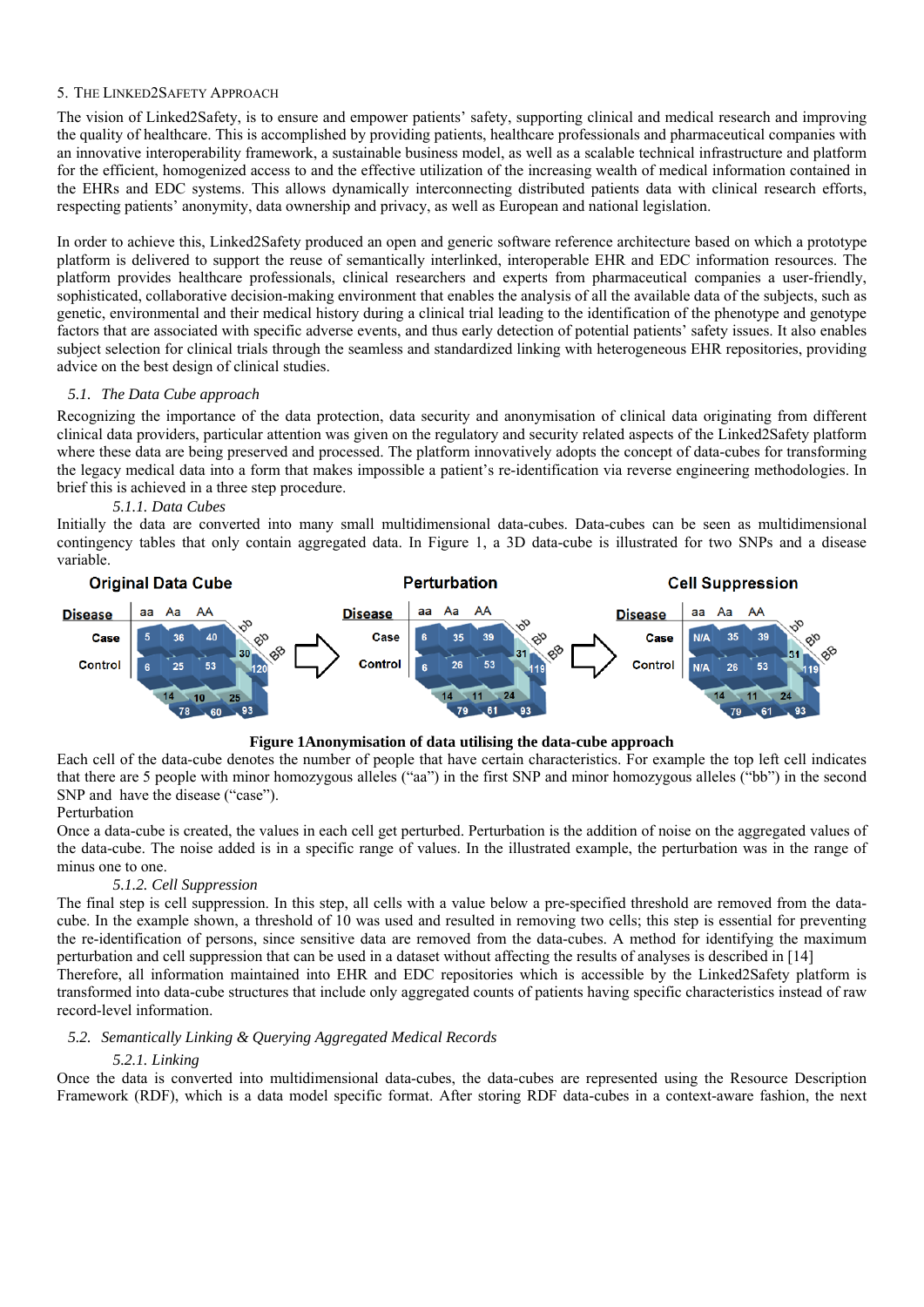challenge is to semantically link them to LOD (Linked Open Data) datasets that overlap with the domain of study and are thus targets for interlinking. However, given the growing diversity of the LOD datasets: 41 datasets on the LOD cloud are classified as specializing in the 'Life Sciences' domain and 70 Protocol And RDF Query Language (SPAROL) endpoints have been made available by the publishers; the initial step of finding relevant datasets that can potentially be linked to is a challenging task. Manually identifying which of these LOD datasets are potential targets for links with the local datasets of each clinical partner is a time consuming process.

Creating links is a challenging task for publishers. To address this challenge, a number of linking frameworks, such as Silk [15] and LIMES [16], have been proposed to help publishers link their local datasets to a remote LOD dataset through a specified SPARQL endpoint and are deployed as part of Linked2Safety platform.

#### *5.2.2. Querying*

Inspired by the publication of hundreds of Linked Datasets on the Web, researchers have been investigating federated querying techniques to enable access to this decentralized content. Query federation, aims to offer clients a single-point-of-access through which distributed data sources can be queried in unison. In the context of Linked Data, various optimized query federation engines have been proposed that can federate multiple SPARQL interfaces.

However, in the context of the Healthcare and Life Sciences (HCLS) domain, where data-integration is often vital, real-world datasets contain sensitive information: strict ownership is granted to individuals working in hospitals, research labs, clinical trial organizers, etc. Therefore, the legal and ethical concerns on (1) *preserving the anonymity of patients (or clinical subjects)*; and (2) *respecting data ownership through access control*; are key challenges faced by the data analytics community working within the HCLS domain.

The key challenges for federated querying are efficient source selection (determining which sources are (ir) relevant) and query planning (determining an efficient query execution strategy). Query-federation engines often apply source selection at the level of endpoints, whereas in a controlled environment, a user may only have access to certain information *within* an endpoint. Adding an access control layer to existing SPARQL query federation engines adds unique challenges: (1) source selection should be granular enough to enable effective access control, and (2) it should be policy-aware to avoid wasteful requests to unauthorized resources.

To facilitate this, SAFE, a SPARQL query federation engine that supports policy-based access to sensitive statistical data is proposed. SAFE is motivated by the needs of three clinical organizations in the context of Linked2Safety Project who wish to enable controlled federation over statistical clinical data -- such as data from clinical trials -- owned and hosted by multiple clinical sites, represented in the form of data cubes: multi-dimensional arrays of numeric data. The architecture of SAFE is given in Figure 2, and is detailed in [17] along with evaluation results. To better understand the functioning of SAFE, the following example is provided..



#### **Figure 2 SAFE Architecture**

Figure 3 shows four sample data cubes published by three different clinical sites. Each observation represents the total number of patients exhibiting a particular adverse event. For example, the *CHUV-S1* observations describe the total number of patients (in the *Cases* column) that exhibit a particular combination of three adverse events: *Diabetes*, (Abnormal) *BMI\_Abnormal* (Body Mass Index) and/or *Hypertension*. The value 0 or 1 indicates if the condition is present or not. For example, the second row in *CHUV-S1* shows that there are 26 cases presenting with both *Diabetes* and *Hypertension* but without *BMI\_Abnormal*.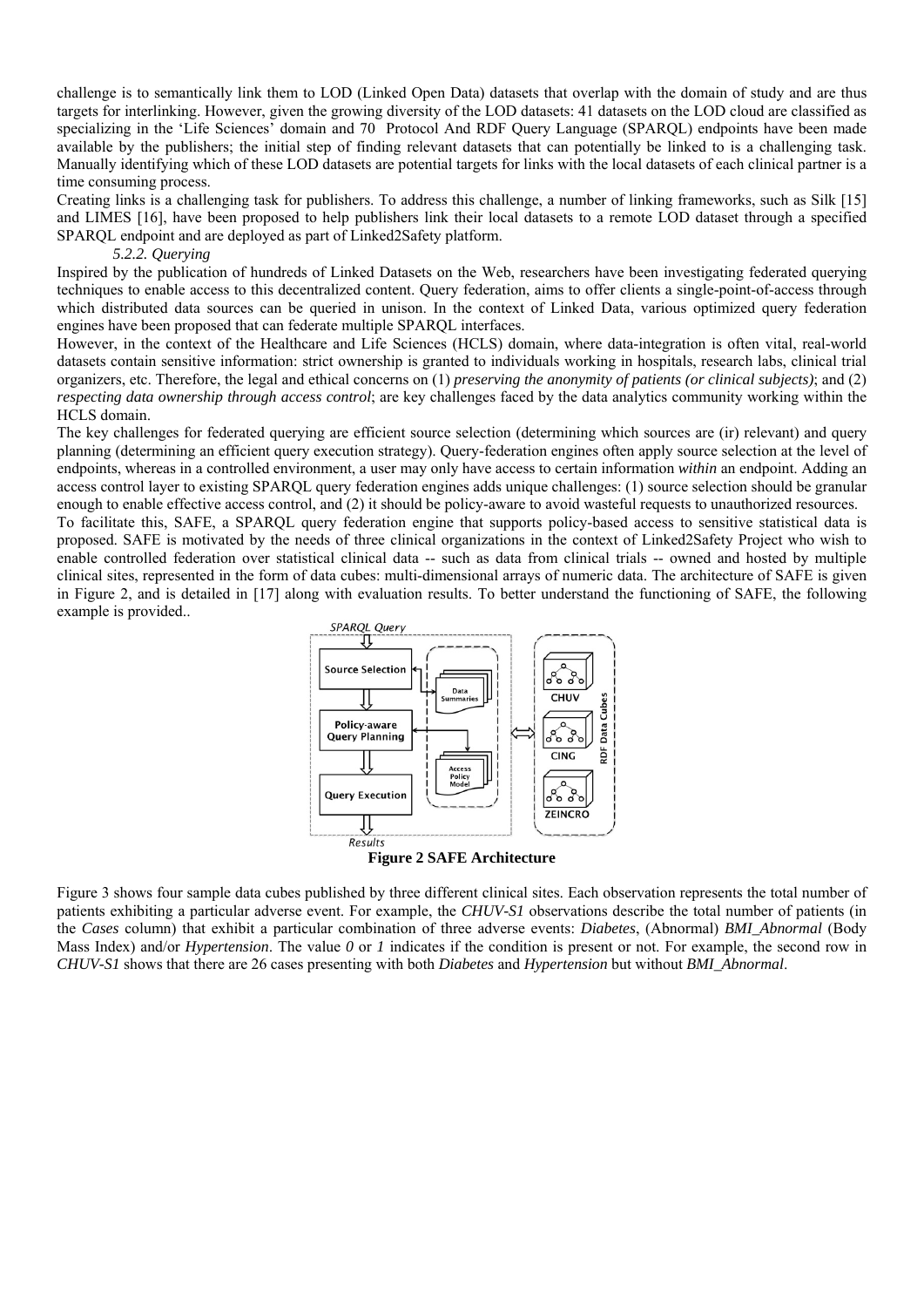| <b>Diabetes</b> |                   | <b>BMI Abnormal</b> |   | Hypertension |             | Cases | <b>Diabetes</b> | <b>BMI_Abnormal</b> |  | Hypertension |       | Cases |
|-----------------|-------------------|---------------------|---|--------------|-------------|-------|-----------------|---------------------|--|--------------|-------|-------|
| 0               |                   | O                   |   |              |             | 11    | 0               |                     |  | 0            |       | 40    |
|                 |                   | 0                   |   |              |             | 26    |                 |                     |  |              |       | 50    |
| $CHUV-S1$       |                   |                     |   |              | $CING - S2$ |       |                 |                     |  |              |       |       |
| <b>Diabetes</b> |                   | <b>BMI Abnormal</b> |   | Hypertension | <b>HIV</b>  | Cases | <b>Diabetes</b> | <b>Smoking</b>      |  | Gender       | Cases |       |
| $\mathbf 0$     | $\Omega$          |                     | 0 |              | 0           | 30    | $\Omega$        |                     |  | O(F)         | 90    |       |
|                 | 0                 |                     |   |              | $\Omega$    | 60    |                 |                     |  | 1(M)         | 120   |       |
|                 | <b>ZEINCRO-S3</b> |                     |   |              |             |       | $CHUV - S4$     |                     |  |              |       |       |

**Figure 3 Example (2D) data cubes published by CHUV, CING and ZEINCRO** 

Once the data are published by clinical sites, they should be accessible to clinical researchers. Figure 4 shows a sample SPARQL query specifying subject-selection criteria, asking for the counts of cases that involve some combination of diabetes, abnormal BMI, and hypertension. An answer returned by the query, that is, number of cases, will play a major role in deciding the resources (number of subjects, location, etc.) required for conducting a clinical trial. However, answering such a query requires integrating RDF data cubes with three dimensions -- *Diabetes*, *Hypertension*, *BMI\_Abnormal* -- and the respective counts originating from multiple clinical sites.

|   | PREFIX qb: <http: cube#="" linked-data="" purl.org=""></http:> |
|---|----------------------------------------------------------------|
|   | PREFIX sehr: < http://hcls.deri.ie/l2s/sehr/1.0/>              |
| 3 | <b>SELECT</b> ?diabetes ?bmi ?hypertension ?cases              |
|   | WHERE { ?dataset a qb:DataSet.                                 |
|   | ?observation qb:dataSet ?dataset;                              |
| 6 | a qb:Observation; sehr:Diabetes ?diabetes ;                    |
|   | sehr:BMI Abnormal ?bmi;                                        |
|   | sehr:Hypertension ?hypertension ; sehr:Cases ?cases . }        |

**Figure 4 Example subject selection criteria for clinical trials** 

Referring back to Figure 3, only three of the datasets (*CHUV-S1*, *CING-S2* and *ZEINCRO-S3*) contain all required dimensions. An answer returned by the query (Figure 4) should list counts (*cases*) from these three RDF data cubes. However, assuming that the policy restrictions are applied to the user (say *James*), who wants to execute the query and has access to *CHUV-S1* and *CING-S2* RDF data cubes only. Therefore, the query federation engine should retrieve results only from *CHUV-S1* and *CING-S2* and should not consider *ZEINCRO-S3* for querying.

Hence, one of the key requirements in the context of the Linked2Safety project is to support federation of queries over clinical data distributed at multiple clinical sites by taking into account the data access policies (Figure 5 (c): shows a data access policy) assigned to the users (Figure 5 (a): shows a user profile for James) executing those queries. Since RDF data cubes are selfcontained entities associated with additional provenance information (For example, creator, location, etc.; see Figure 5 (b)), they are modelled using named graphs [19] as supported in SPARQL: each named graph contains only one data cube and its provenance information.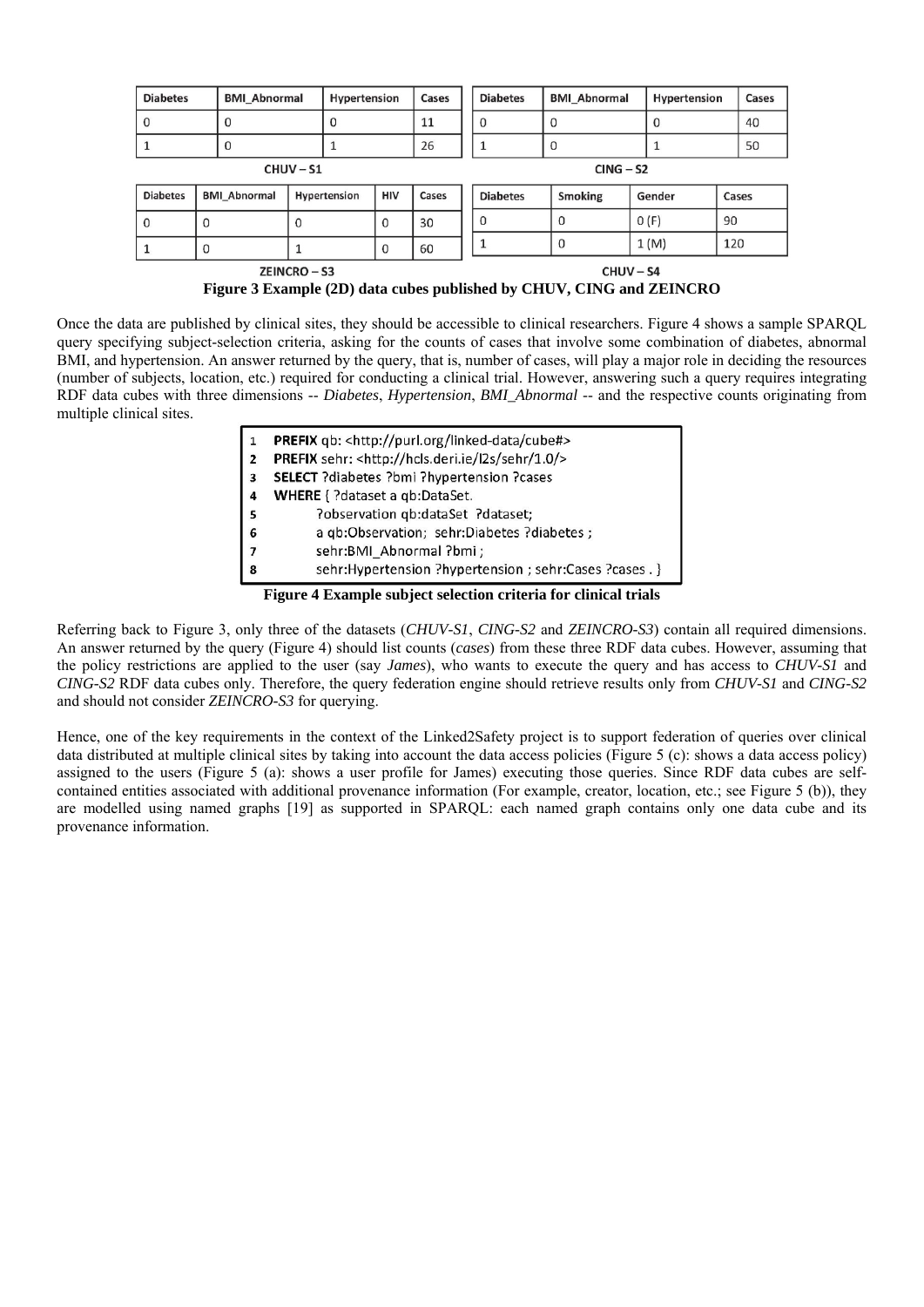

**Figure 5 Example subject selection criteria for clinical trials** 

In order to publish clinical data cubes as RDF and describe user profiles along with their access rights used within query federation process, the Linked2Safety consortium has developed two vocabularies: (i) *Semantic EHR Model* (prefix "*sehr*") describes the clinical terminologies used by the three clinical partners; and (ii) *Access Policy Model* (prefix "*lmds*") describes the user profiles (their activity, location, organisation, position and role) and their respective access rights (for example, read, write). Considering space limitations, further details of these two vocabularies are out of scope for this paper; we instead refer the readers to dedicated papers on the Semantic EHR Model [16] and the Access Policy Model [18].

#### *5.3. The Platform*

The implementation of the integrated Linked2Safety platform concerned the in-depth design and development of all the modules of the generic reference architecture capitalizing upon the Service-oriented Architecture (SOA) paradigm. The main functionalities of the developed components are expressed in the form of web-services following Representational State Transfer (REST) architecture, and the communication among them is performed via serialized JavaScript Object Notation (JSON) messages which are encrypted.

The deployment of Linked2Safety involves the installation and configuration of a number of servers operating at a distributed scheme, with a clear separation of the infrastructure dedicated to the premises of the clinical data providers. This separation introduces the notions of the 'closed world room' and public access; on an attempt to further strengthening the security aspect of the infrastructure.

The concept of a 'closed world room' corresponds to the place located within a clinical data provider's premises, featuring the required hardware infrastructure to process EHRs isolated from any kind of network connections. The physical access to this machinery within the room is allowed only to specific personnel of the corresponding clinical data provider and it is off line to the outside world. The clinical data provider's personnel execute an application on the computers located in the closed room that aggregates the data generating the data-cubes. This application offers the option to the clinical data provider to limit the way that the data will be aggregated so that any legal and ethical issues that may relate to the type of analyses that may be performed on the data can be addressed so that the likelihood of reverse engineering of the data of a single subject or a group of subjects is eliminated. Quality control is also performed on the data by the application. Only the aggregated data (data-cubes) are physically carried outside the closed-world room computer to a server that is accessible by the rest of the Linked2Safety infrastructure. The data-cubes are in RDF format and can be accessed through a SPARQL endpoint, whereas all of the tools for analysing the aggregated data are on a dedicated Galaxy server for the needs of Linked2Safety. The analysis of the data is available only to Linked2Safety users through a Galaxy web portal. The source files of Linked2Safety platform, along with deployment and usage manuals are available to the public at https://github.com/linked2safety.

Moreover, in order to secure the communication protocols and message exchange within Linked2Safety a KPI infrastructure was employed. In specific, Layer-3 security protocols and VPN zones where introduced for securing the communication among the clinical data providers' premises hosting the data-cubes and the federated query engine (accessing those cubes), and between the clinical data providers and the Galaxy server (featuring the font-end interface for accessing Linked2Safety platform).

# *5.4. The reference architecture*

The reference architecture designed following the data-cube concept defines a set of functional layers and the necessary components to support the operation of each layer for the realization of the platform that would enable the scalable, standardised, technical and semantic interconnection, sharing and reuse of heterogeneous EHR and EDC repositories in a secure way, facilitating the efficient homogenized access to and the effective, viable utilization of the medical information. Three of the most important layers spaces involve the:

*Interoperable EHR Data Space* which implements a toolset to make the transition of data-cubes from the 'closed world room' (generated locally within the premises) of each clinical data provider to an open data environment accessible to all users based on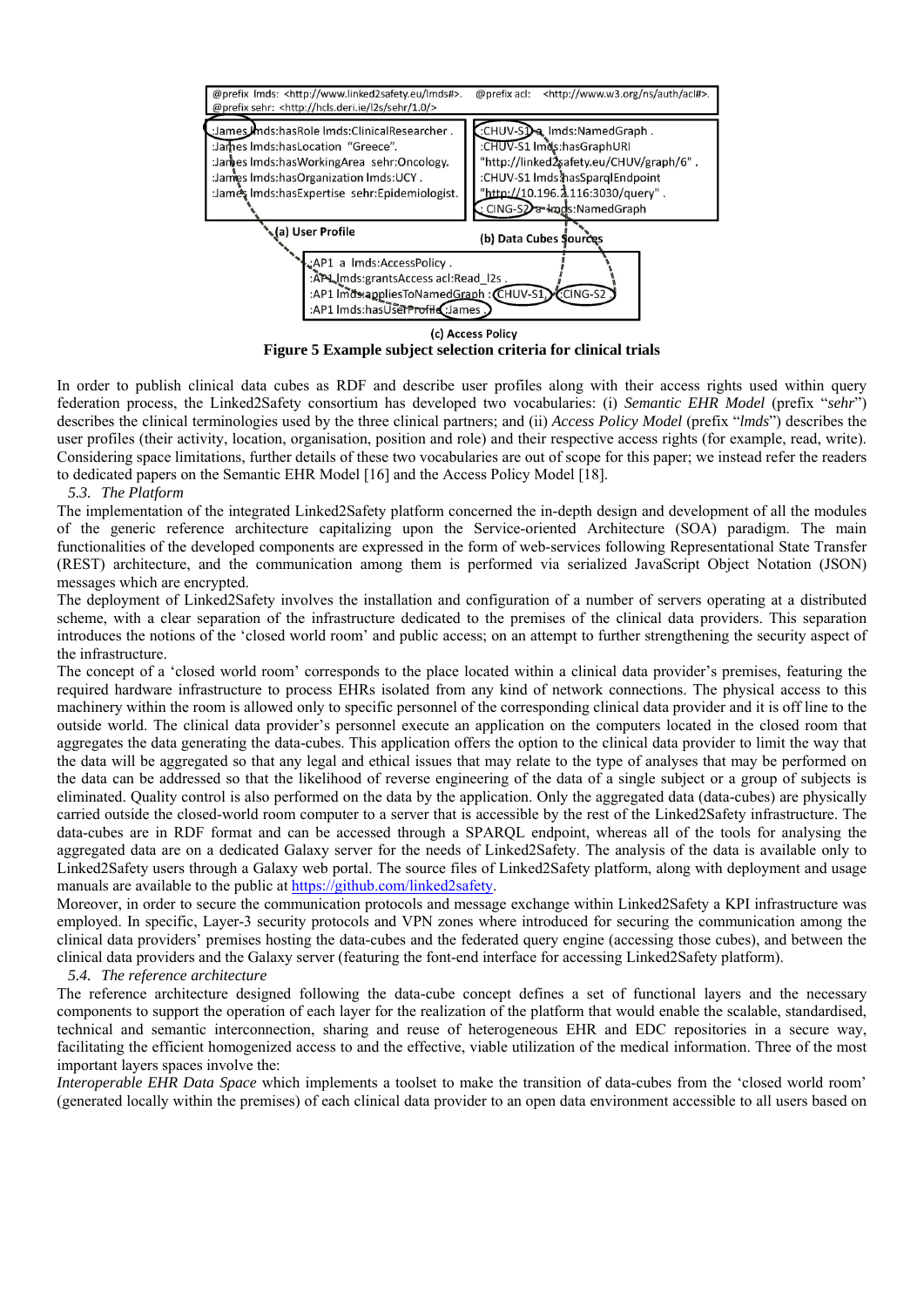policies that enforce strong data security, privacy and anonymity. Thus, its responsibility is to transform the data-cube information to a common referenced data-cube format by means of a Semantic EHR Model, named Common data-cube Reference EHR Ontology. Moreover, the Interoperable EHR Data Space provides the mechanisms for the semantic enrichment of the standardized data-cubes with the use of appropriate, globally available healthcare and medical taxonomies and ontologies, enabling the delivery of machine interpretable information regarding their structure and content.

*Linked Medical Data Space* which realizes a secure Knowledge Base of semantically interconnected data-cube related information resources. It also provides the mechanisms and tools required for publishing and interlinking the common referenced data-cubes from different medical data providers, while links them with the Linked Data cloud. Access to this data is governed by adaptable access policies and mechanisms. In this way, the clinical research community has homogenized access to the available anonymized patient related information needed to perform complex data mining operations.

*Data Analysis Space* which provides a scalable infrastructure for medical data mining, empowered by a set of algorithms and models. These methods are applied in the semantically-interlinked data-cubes containing anonymized patient's health records in order to analyze the associations among the genetic, environmental and phenotypical data related to identified and reported AEs. Thus, clinical researchers and healthcare professionals are provided with an advanced genetic analysis statistical and data mining toolset focusing on advancing patients' safety through the analysis of bio-markers associated to identified AEs and the proactive exclusion of specific patients' profiles from the wide patients' selection process.

Additionally, the Conceptual artifacts layer plays an important role to the design of the reference architecture as it regards both the Common EHR Schema and Semantic EHR Model. The Common EHR Schema corresponds to a common-reference, interoperable EHR schema for aligning the open and widely adopted EHR standards and medical vocabularies such as the ISO/CEN 13606, the openEHR and the HL7-CDA (Clinical Document Architecture) needed for the semantically interlinking, sharing and reusing of clinical sources coming from distributed clinical data provider. This schema is used throughout the architecture for enabling the mapping of all proprietary and non-proprietary protocol-based EHRs and EDCs resources, and it is also utilized for the alignment of engines that facilitate the transformation of the EHR records and EDC databases to data to be used for creating genetic analyses.

The Semantic EHR Model forms another integral part of the architecture as it enables the seamless sharing among the authorized clinical data stakeholders participating in a clinical trial and linking of pieces of healthcare data i.e., EHR (clinical and healthcare data) and EDC (clinical trial system information). The model functions as a common ontological reference model for resolving ambiguity and heterogeneity of healthcare data (coming from distributed sources) used within the Linked2Safety environment. In addition, it is utilized in the Linked Medical Data Space for data-cube publication, facilitating the enrichment and annotation of heterogeneous data-cubes originating from different clinical data providers. It is important to note that the Linked2Safety Semantic EHR Model provided the foundation for the standardization of the Semantic Electronic Health Record (SEHR) ontology. The SEHR ontology is a light-weight and extensible ontology that covers multiple sub-domains of Healthcare and Life Sciences (HCLS) through specialization of the upper-level Basic Formal Ontology (BFO).

#### 6. EVALUATION METHODOLOGY

#### *6.1. Internal evaluations*

The first step was to conduct an internal evaluation, in which participants were clinical partners directly involved in the project. The internal user tests have been designed to validate that the platform as expected when used by experts from three different types of clinical research institutions, each supplying large, real-world medical datasets. They employ a variety of realistic use cases, fulfilling the use cases and key requirements of the system.

Internal users were members of the Linked2Safety consortium and had extensive knowledge of the aims, progress and delivery of the platform. This gave them significant in-depth knowledge. There were two groups of internal users: clinical partners and system developers, which are described next.

Clinical Partners (end-users) have been consulted extensively whilst developing the set of user requirements, and they have also designed the 'internal' showcases used to evaluate the Linked2Safety platform. The internal end-users have been fully involved in the scenarios, at their own place of work, performing tasks very similar to what they would expect to run when using the technology in real-world, non-test case scenarios, as they had full onsite access to the platform and data.

System developers were focused on the deployment, configuration, maintenance and further development of the Linked2Safety platform to enhance its usability and improve the service to the end-users. System developers carried out the deployment and configuration of Linked2Safety for new users or organizations and ensured that the Linked2Safety platform worked correctly and smoothly. Furthermore, they had provided technical support of the Linked2Safety platform to all partner users/organizations and have addressed technical issues with the Linked2Safety platform.

# **Cost deployment**

Prior to conducting external evaluations, participants were provided data from the internal evaluation of Linked2Safety that involved real deployment and were asked to evaluating the economic impact associated with becoming a Linked2Safety Data Provider. Estimations for a prospective data provider include a total of 3 person months on preparatory activities, approximately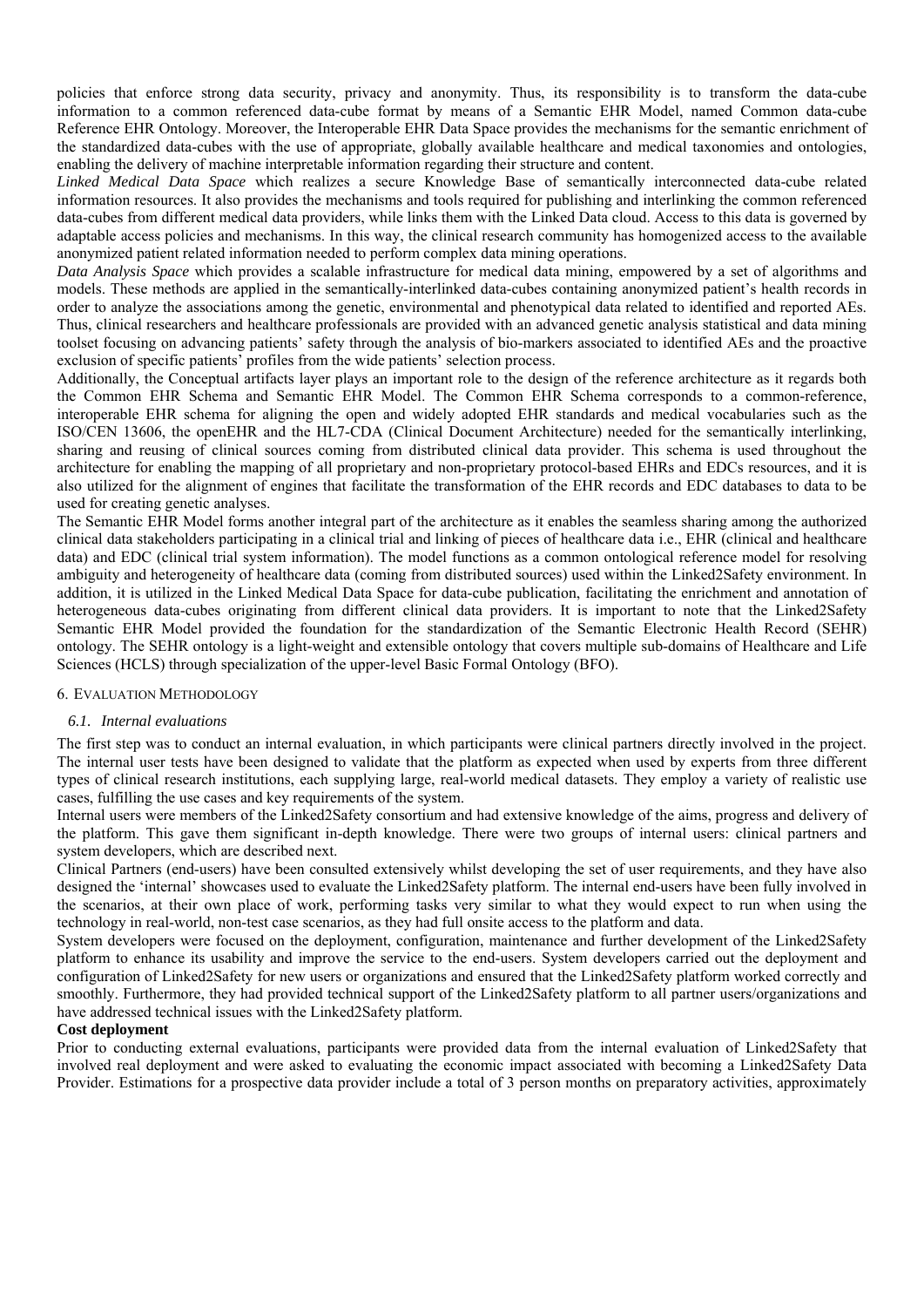$\frac{1}{2}$  person month per 100 data variables for running activities and hardware costs which are estimated to be in the range of 500-1500 Euros.

More specifically, the preparatory activities include all those activities which a Data Provider will have to complete in order to participate in Linked2Safety. Preparatory expenses include the provision of two dedicated computers for the purposes of Linked2Safety; One for the closed room where the electronic patient data will be transformed into Data Cubes and one with network access to upload and access Data Cubes. In order for these preparatory activities to be efficiently and successfully executed, participation of a data manager, IT manager, legal advisor and project manager may be essential.

The running activities are all those activities which a company or organization will be carrying out once they have joined and are using Linked2Safety as Data Providers. Running activities are those activities which will be performed by most likely a research scientist once the organization has been affiliated with Linked2Safety as a Data Provider. These activities include the transformation of electronic patient data into Data Cubes (mapping of Data, production of RDFs) and the upload of Data Cubes onto the Linked2Safety Platform.

# *6.2. External Evaluations*

The second step was to conduct external evaluations. External evaluators were members of the wider scientific community. External evaluations were designed and conducted to eliminate potential bias in the feedback and to gather a wider set of feedback on the utility and functionality of the Linked2Safety platform by people not affiliated with the project.

For the external user evaluations, a restricted second version of the integrated Linked2Safety platform was prepared and the installation of all components was done in a controlled environment. For security reasons, the external users did not have access to the full platform and could only analyze synthetic data <sup>[1]</sup> (modeled on real-world data). They were given specific scenarios to evaluate using demonstrations and screenshots, which tested the acceptance of confidence in the Linked2Safety concept and its applicability.

 The idea behind scenario-based evaluation with these external users is for them to perform a type of task that is typical in their professional work by utilizing the Linked2Safety platform. Despite not having full access to the platform of the integrated realworld data, their insights were expected to have a non-biased view of the Linked2Safety platform, providing reliable and objective results.

# *6.2.1. Participants*

The participants of the external evaluation came from three different groups: a) medical science analysts, b) analytic methodology engineers, and c) data providers, which coincide with the target groups of users of the system. These are described below.

Medical science analysts focus their efforts on analyzing data; they rely primarily on using existing statistical or computational methods to test pre-existing hypotheses or to generate new hypotheses depending on the problem on which they are working. They are typically associated with large pharmaceutical industry organizations, academic institutions interested in medical analyses and hospitals and other medical care providers that perform analyses on data as part of their decision support process, prognostics, or other efforts. Medical science analysts routinely seek new sources of data to test their hypotheses with increased statistical power, using standardized analytical tools.

Analytic methodology engineers are focused on developing innovative analytical techniques to perform analyses on data and on evaluating those techniques. They may have a background in statistics, computational intelligence, data mining, software engineering and development, or other fields of study. Their focus is on the development of tools that can either introduce new analytic approaches to solve medical problems through the analyses of medical data or to introduce new versions of analytic methodologies that are expected to have certain advantages over existing ones. Typically, an analytic methodology engineer would utilize the Linked2Safety platform as part of his/her efforts to evaluate newly developed tools and, once the tools are proven to be successful, the platform can also enable quick deployment of his/her work to a large number of medical science analysts for use.

Data providers are institutions that hold medical data; these may be organizations that are responsible for data collected through clinical trials, epidemiological studies, health providers with patients' electronic health records, and others who have the ability to store and use that medical data in some form of research analyses. The primary focus of these users is typically to collect data for scientific research, whilst strictly adhering to legal and ethical limitations.

Table V shows the three groups of participants of the external evaluations of Linked2Safety. There were a total of three external evaluation events with a total of 75 participants from the three targeted groups of potential users (35 medical science analysts, 11 methodology engineers and 29 data providers).

| Tuvit + DARIMI D+unuuvii I ul heiduno |       |             |      |       |  |  |  |  |  |
|---------------------------------------|-------|-------------|------|-------|--|--|--|--|--|
| Organising                            | Count | Institution | Date | Types |  |  |  |  |  |
| Partner                               |       |             |      |       |  |  |  |  |  |
|                                       |       |             |      |       |  |  |  |  |  |

# **Table V External Evaluation Participants**

<sup>-</sup>[1] 'Synthetic data are often generated to represent the authentic data and allows a baseline to be set; another use of synthetic data is to protect privacy and confidentiality of authentic data.' (http://en.wikipedia.org/wiki/Synthetic\_data)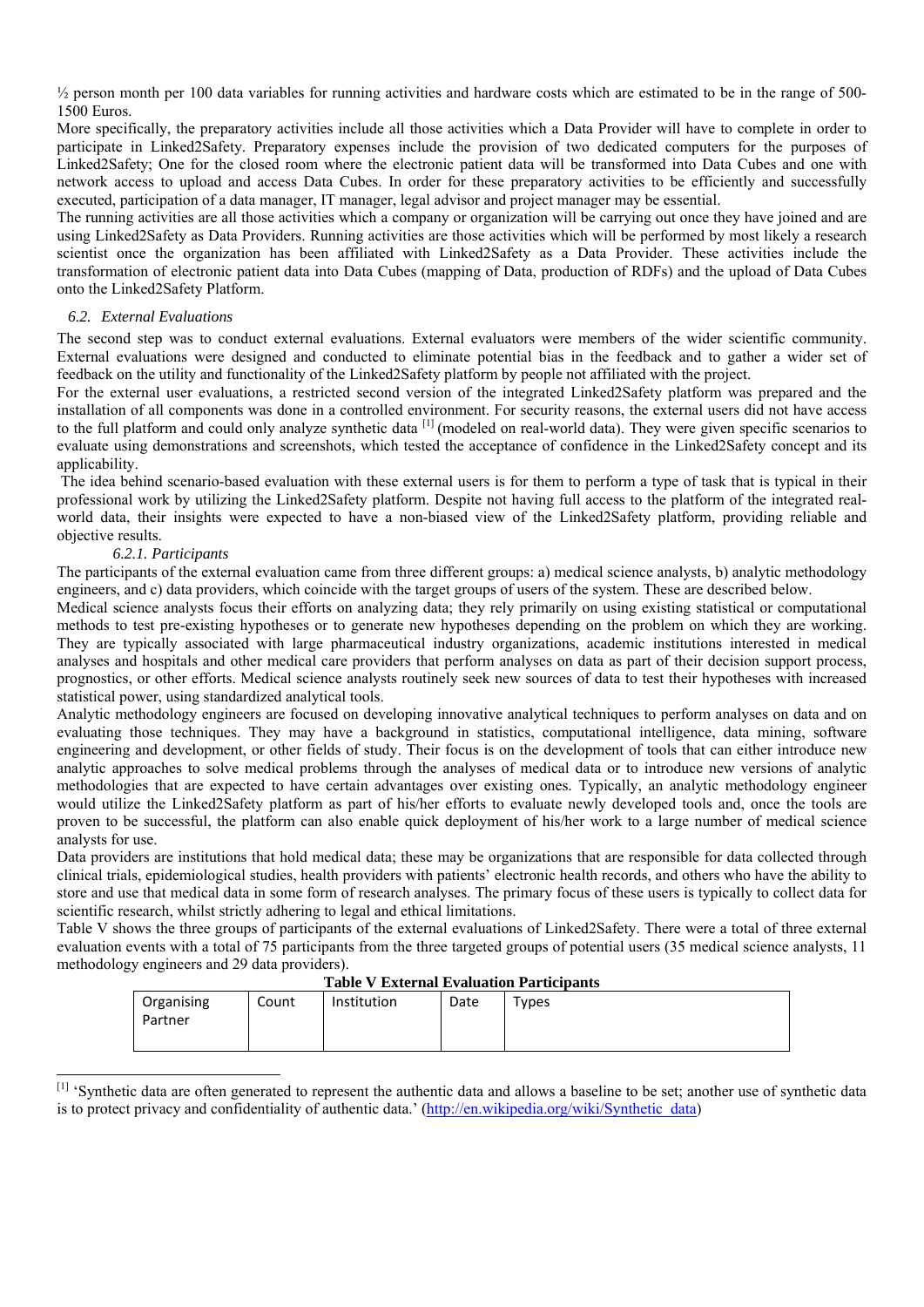| <b>CING</b>   | 24 | <b>CING</b>                | May<br>2014  | Medical science analysts       |
|---------------|----|----------------------------|--------------|--------------------------------|
|               | 23 | <b>CING</b>                | May<br>2014  | Data Providers                 |
| <b>CHUV</b>   | 6  | <b>CHUV</b>                | July<br>2014 | Medical science analysts       |
|               | 6  | <b>CHUV</b>                | July<br>2014 | Data Providers                 |
| <b>UNIMAN</b> | 11 | <b>UNIMAN</b>              | July<br>2014 | Analytic methodology engineers |
|               | 5  | University of<br>Liverpool | Aug<br>2014  | Medical science analysts       |

Each evaluation event typically started with a brief description of the Linked2Safety project aims and scope, which was given as a presentation. The presentation included the results of the internal evaluation (e.g. monetary and time cost of deployment results, findings that replicated scientific knowledge already discovered) this was followed by individual hands-on experience of the Linked2Safety system by participants through three different scenarios (a different scenario for each group) that demonstrated the basic functionality of the system for each group of users' main activities. The workflow instructions were in the form of screenshots on how to use the basic functionality of the Linked2Safety platform. After participants used the system and had hands-on experience with its basic functionalities they completed an evaluation questionnaire (a different questionnaire for each group).

# *6.2.2. Questionnaire*

The Linked2Safety external end-user evaluation questionnaire, which was developed specifically for the purposes of the evaluation of the Linked2Safety system, is structured in five main parts.

Part 1 of the evaluation questionnaire refers to users' personal information, such as gender, age, employment and experience.

Part 2 allows users to evaluate the following five aspects of the Linked2Safety platform:

A. Analyses space: Questions that fall under the category of analyses space cover issues of subject selection, hypothesis testing, hypothesis generation, data mining, replication testing, time, cost and usability.

B. Linked Data Space

C. Usability

D. Legal and ethical issues

E. Value of the system (for patients, future research)

The third part (Part 3) targets only members of Stakeholder Group 2 (analytic methodology engineers); and the fourth part (Part 4) targets only members of Stakeholder Group 3 (data providers).

Lastly, the fifth part (Part 5) of the external end-user evaluation questionnaire provides users with the ability to express their opinion in a few open-ended questions that focus on ways to improve Linked2Safety.

All questions were in a 'multiple choice' format and began with a statement to which the clinical partner was asked to state their agreement by selecting from the options: strongly disagree, disagree, agree and strongly agree. In addition, a 'not applicable' option was given should the user feel unable to give an answer. Not all statements were positive (a method commonly used in survey design to ensure that subjects do not attempt to reply completely positively or negatively without closely reading the questions).

# *6.2.3. Questionnaire Analysis*

Following the data collection of the study, all the data from the different evaluation sessions were input in a statistical package (SPSS) for analysis. For the questionnaire results, descriptive statistics (frequencies) of 75 participants' answers have been collected to illustrate the users' perceptions of the Linked2Safety system, broken down into specific categories that can be analyzed in more detail (analyses space, linked data space, usability of the system, legal and ethical issues, value of the system).Associations/correlations between the users' personal data (e.g. their experience, educational level, age, gender) and their perceptions of the Linked2Safety system (e.g. to what extent they value the system, to what extent they find specific tools userfriendly etc.) were conducted. For these evaluations, a comparison of responses in questions that are common in the three target groups (data providers, medical science analysts and analytic methodology engineers) have been conducted to identify whether there are differences between users' perception of Linked2Safety based on their role.

# 7. RESULTS

Results in this paper focused on the external evaluation of Linked2Safety that represents an unbiased view of the potential scientific and societal impact of platforms such as Linked2Safety.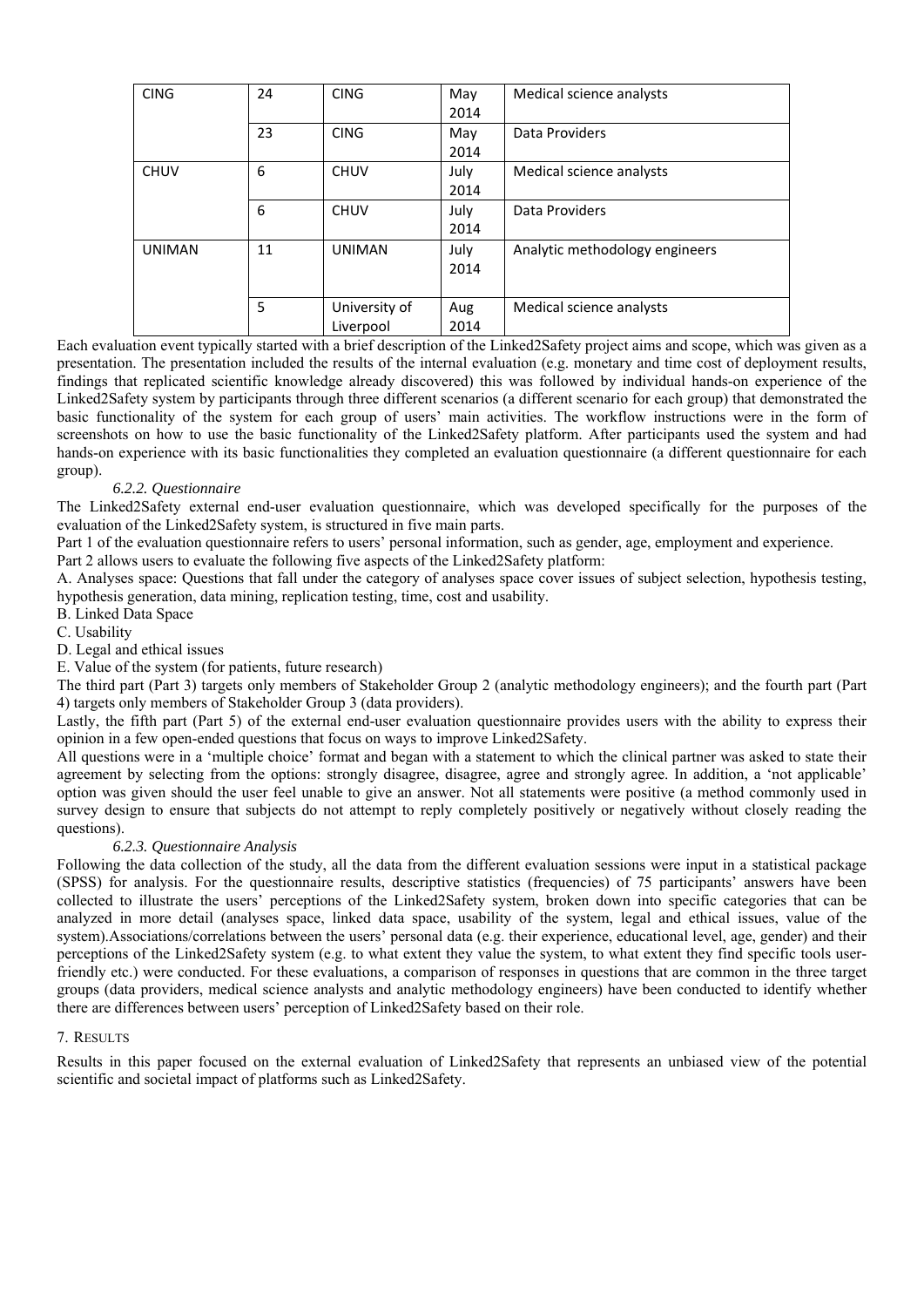## *7.1 Participants Demographics*

As summarized in Table V, there were three external evaluation events organized as part of the Linked2Safety project that took place in the following partners' premises:

# a) CING (with 47 participants),

# b) CHUV (12 participants), and

c) UNIMAN (16 participants).

The total number of external evaluators was 75, including 35 medical science analysts, 11 methodology engineers and 29 data providers. 45.3% of participants were male and 54.7% of participants were female. Over 90% of evaluators had either an MSc or PhD. The majority came from medical research institutes (42.7%) or academic institutions (30.7%). With regards to experience, almost half of the evaluators had at least 3 years of experience.

## *7.2 Results for five aspects of the Linked2Safety system*

For all five aspects of the Linked2Safety system that were examined (analysis space, linked data space, usability, legal and ethical issues and value of the system), the participants' perceptions were overwhelmingly positive. These results are summarized in Table VI, which shows that all three groups had a Mean score between "agree" and "strongly agree" (higher than 3.10 out of 4.00 in all cases).

| eriph e o cambién or rare membanto - re ceptiono in an rive rispecto or l |          |                  |                  |
|---------------------------------------------------------------------------|----------|------------------|------------------|
|                                                                           |          | Mean             | Std. Deviation   |
| Analysis space<br>Linked data space                                       | 75<br>74 | 3,2751<br>3,2195 | .49866<br>.48834 |
| <b>Usability</b>                                                          | 75       | 3,0996           | .63139           |
| Legal and ethical                                                         | 72       | 3,3264           | .55131           |
| Value of the system<br>Valid N (listwise)                                 | 75<br>71 | 3,2055           | .43024           |

Overall, the participants' perceptions of the analysis space were positive (Mean= $3.28$ , SD= $0.50$ ) as all three groups had a Mean score between "agree" and "strongly agree".

The analysis space aspect includes all questions that refer to the overall functionality of the platform, as well as the functionality of the Linked2Safety system in relation to saving time and money when compared with traditional systems.

Considering the results in more detail, per group of participants, the descriptive statistics for the responses in the three groups showed that Medical Science Analysts ( $N = 35$ ) had the lowest scores in the evaluation of the Analysis Space (Mean = 3.22; SD = 0.45). Data Providers (N = 29) had the next highest evaluation score (Mean = 3.31; SD = 0.49) while Methodology Engineers (N  $= 11$ ) had the highest evaluation score (Mean  $= 3.49$ ; SD  $= 0.45$ ). An ANOVA test showed no significant differences between the three groups ( $F = 1.423$ ,  $p = 0.248$ ) and thus no post hoc tests were run. There were also no significant differences among the groups in relation to gender, age, educational and employment.

A one sample t-test was then run to evaluate the inclination of answers (between satisfaction and dissatisfaction), with the value of 2.5 taken as the 'neutral' answer to be tested against for each group separately and all the groups together. The aim of this test is to examine whether the participants responses were in general higher than or lower than 2.5 (with 2.5 being the neutral answer between the values of 1 that showed disagreement/dissatisfaction with the particular aspect of the Linked2Safety system that was examined and 4 that showed agreement/satisfaction with the particular aspect of the Linked2Safety system that was examined), in other words it identifies whether the participants' responses were positive or negative at a statistically significant level. The results show a significant positive inclination (p< 0.001) in all groups separately as well as together.

At a more detailed level of analysis, we examined the descriptive statistics of individual questions that were part of the analysis space aspect. The vast majority of participants (over 90%) were positive about using the Linked2Safety platform to identify and combine data with other institutions and to locate datasets and subjects to test their hypotheses. Similarly, positive perceptions have been expressed about saving both money and time when deploying a new methodology (Net Per cent Agreement NPA=90.9%, n=75) or when locating data and selecting subjects (NPA=94.3%, n=75). Seventy per cent (70%) of evaluators agreed that the Linked2Safety platform could increase the statistical power of their experiments. While the participants were generally positive about using data mining to generate further hypotheses (NPA=91.9%,  $n=75$ ), the scenarios they have executed, which used fake data, did not allow them to generate specific results that were worth investigating further, given the dataset used for external evaluation. They were also largely positive about using MedDRA for mapping of data (NPA=91.9%, n=75).

Furthermore, it was found that for the statement: 'I was able to investigate my hypothesis by testing for associations' only 5.7% disagreed and 94.3% agreed or strongly agreed. For the statement 'The use of Linked2Safety allowed me to successfully test the hypothesis of the study' 13.1% disagreed or strongly disagreed, and 84.7% agreed or strongly agreed.

*7.1.1. Linked Data Space*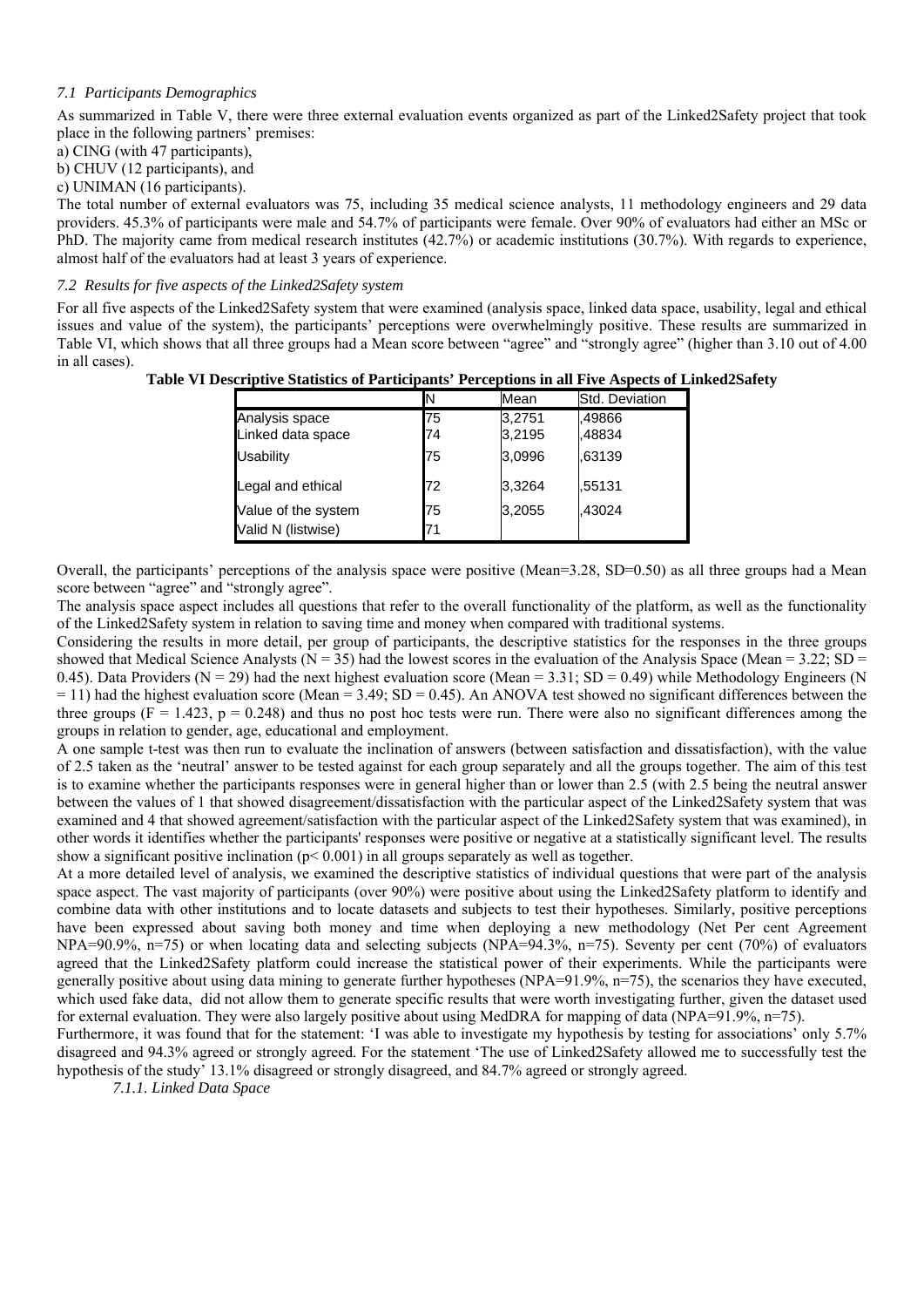Overall, the external evaluators' perceptions of the linked data space were positive (Mean=3.22, SD=0.49) as all three groups had a Mean score between "agree" and "strongly agree".

Considering the results in more detail, per group of participants, the descriptive statistics for the responses in the three groups showed that Medical Science Analysts ( $N = 35$ ) gave a medium evaluation score about Linked Data Space (Mean = 3.23) but with the highest variability in their answers (SD =  $0.52$ ). Data Providers (N = 29) gave the lowest evaluation score (Mean =  $3.12$ ; SD = 0.47) and Methodology Engineers (N = 10) showed the highest perception score (Mean = 3.33; SD = 0.44), which may be expected given their understanding and utilization of similar services for linking data. All three groups had a Mean score between "agree" and "strongly agree". An ANOVA test performed to investigate differences between the three groups showed no significant differences ( $F = 0.425$ ,  $p = 0.656$ ) and thus no post hoc tests were run.

A one sample t-test was run to see the inclination of answers (satisfaction and dissatisfaction), with the value of 2.5 taken as the 'neutral' answer: the results show a significant positive inclination  $(p < 0.001)$  in all groups separately as well as together. There were no significant differences among the groups in relation to gender, age, educational and employment.

At a more detailed level of analysis, we analysed the responses to individual questions that were part of the Linked Data Space aspect. The vast majority of answers (over 90%) reflect the perception that the linked data approach developed as part of Linked2Safety could provide a standardized and efficient way to enable merging of data from multiple sources for analysis. In addition, it could provide a meaningful and standardized approach to merging of clinical terminologies across multiple institutions (NPA=66.7%, n=75).

#### *7.1.2. Usability*

Overall, the external evaluators' perceptions of the usability of the Linked2Safety system were positive (Mean=3.10, SD=0.63) as all three groups had a Mean score between "agree" and "strongly agree". At a more detailed level of analysis, we analysed the responses to individual questions that were part of the system usability aspect. Overall, over 60% of evaluators thought that the platform was easy to use, and that the interface is not complex (NPA=90.6%, n=75). Around 80% of participants felt that the analytic space, the mapping tool, and the integration of MedDRA were easy to use, and similarly that the data mining tools were intuitive to use. The majority of evaluators expressed their motivation to use the Linked2Safety platform in the future (NPA=78.3%, n=75).

## *7.1.3. Legal and Ethical Issues*

Overall, the external evaluators' perceptions of legal and ethical issues in relation to the Linked2Safety platform were positive (Mean=3.32, SD=0.55) as all three groups had a Mean score between "agree" and "strongly agree". The descriptive statistics for the responses in the three groups showed that Medical Science Analysts  $(N = 33)$  gave the lowest evaluation score of legal and ethical issues (Mean = 3.24; SD = 0.59). Importantly, Data Providers (N = 29) gave the highest evaluation score (Mean = 3.43;  $SD = 0.53$ , while Methodology Engineers (N = 10) had a medium evaluation score (Mean = 3.30; SD = 0.48). Overall, all three groups had a Mean score between "agree" and "strongly agree". An ANOVA test performed to investigate differences between the three groups showed no significant differences ( $F = 0.914$ ,  $p = 0.406$ ) and thus no post hoc tests were run.

A one sample t-test was run to see the inclination of answers (satisfaction and dissatisfaction), with the value of 2.5 taken as the 'neutral' answer: the results show a significant positive inclination  $(p < 0.001)$  in all groups separately as well as together. There were no significant differences among the groups in relation to gender, age, educational and employment.

At a more detailed level of analysis, we analysed the responses to individual questions that were part of the legal and ethical aspect. Over 90% of evaluators felt that the platform guarantees anonymity of data (through data cubes) (NPA=93.2%, n=75), and almost 70% thought that re-identification of individuals was improbable using reasonable financial and technical efforts (NPA=69%, n=75).

# *7.1.4. Value of the System (for patients, future research)*

Participants of the external evaluation were aware of the cost deployment results of the internal evaluation of the platform through a presentation of the system that preceded the administration of external evaluation instruments. Overall, the external evaluators' perceptions of the value of the Linked2Safety platform for patients and future research were positive (Mean=3.21, SD=0.43) as all three groups had a Mean score between "agree" and "strongly agree". The descriptive statistics for the responses in the three groups showed that Medical Science Analysts ( $N = 35$ ) had the lowest evaluation score on the value of the system (Mean = 3.12;  $SD = 0.43$ ). Encouragingly, Data Providers (N = 29) had the next highest evaluation score on the value of the system (Mean =  $3.27$ ; SD = 0.40) and Methodology Engineers (N = 11) had the highest evaluation score on the value of the system (Mean = 3.36;  $SD = 0.40$ ). Overall, all three groups had a Mean score between "agree" and "strongly agree".

Overall, over 80% of participants felt that the system enabled analyses that maximize the positive effect to the patient (NPA=80.6%, n=75). More than 80% of participants valued the version with MedDRA incorporated into the system, while twothirds thought that the infrastructure would help them examine new analytical techniques, in particular if a large number of organisations is involved. Overall, the vast majority of evaluators (over 85%) thought that the Linked2Safety platform would have an impact on future research, is easy to use (NPA=75.8%, n=75) and that they would recommend it to other users and data providers (NPA=83.8%, n=75), in particular if it is made publically accessible (NPA=83.8%, n=75).

*7.1.5. Participants' Motivation to Become a Data Provider*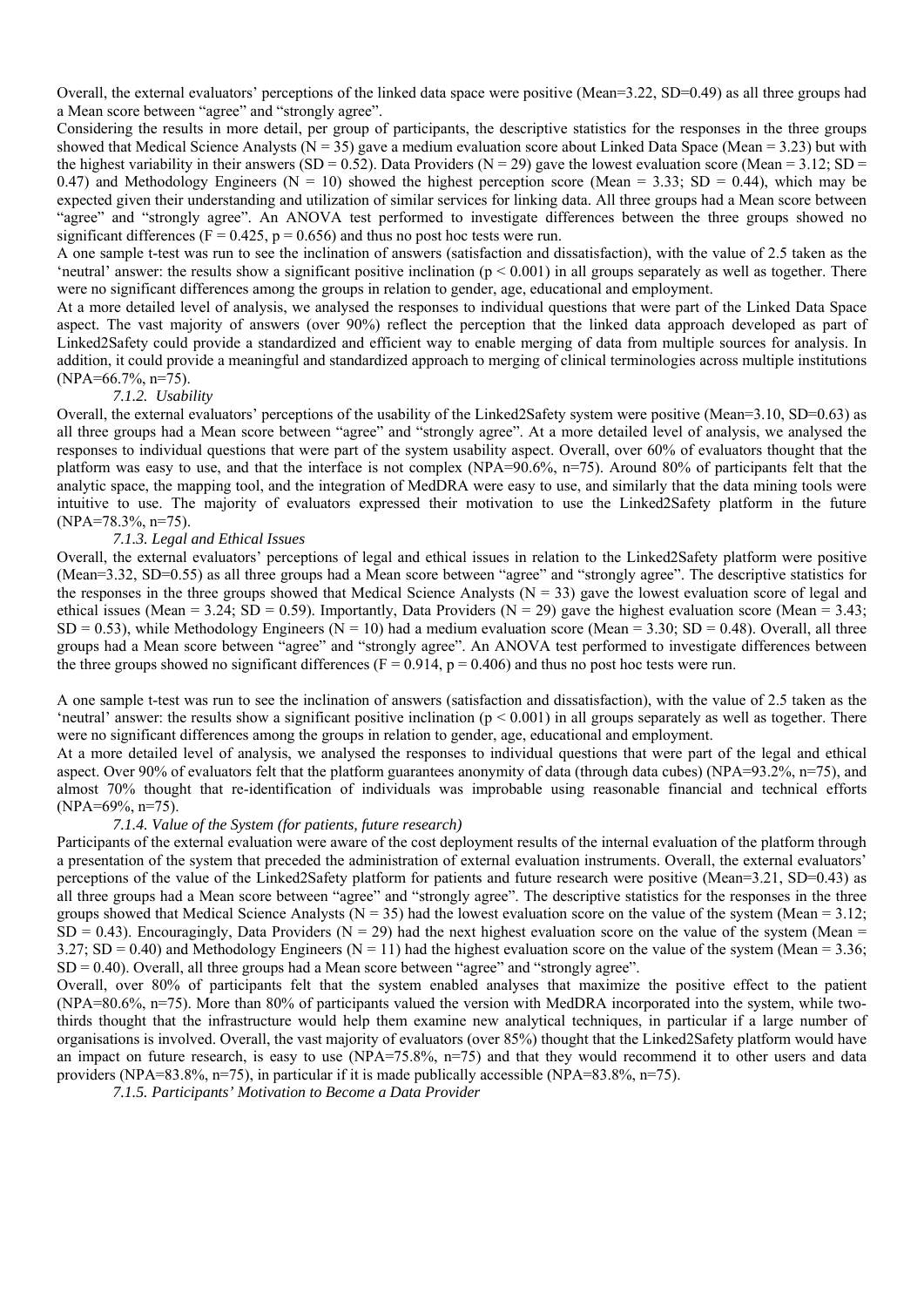Overall, their composite score in these four questions indicates that they had a positive perception towards the idea of becoming a data provider (Mean=3.38, SD=0.46). ). It is important to note that these results were positive even though participants were aware that there is some cost associated with the decision to become a data provider, which involves the need to employ a data manager, IT manager, legal advisor and project manager for the preparatory activities and a research scientist for the running activities. The group of Data Providers was also asked four specific questions to examine their motivation to become data providers for the Linked2Safety system.

Over 85% of data providers felt that the platform would reduce the time needed for data sharing compared to other approaches and that this should significantly increase the number of samples available  $(N=85.2\% \text{ m}=75)$ . Around two-thirds of evaluators thought that the process of becoming a data provider is simple (NPA=72.4%, n=75) and cost-effective (NPA=62.9%, n=75).

#### 8. DISCUSSION

From the deployment of the system that included three independent institutions from different European countries we were able to determine the costs for each aspect of the system deployment, as well as evaluate the new scientific potential of the increase in statistical power. It is clear that although only one data provider had whole genome data, while another had candidate gene studies, the overlap in genetic biomarkers as well as phenotypes was significant and allowed for the joint analyses of the datasets with a significant increase in statistical power. This indicated that a wider deployment of Linked2Safety or similar future system will results in significant gains in statistical power, enhancing the discoverability of new knowledge from existing data. Furthermore studies tend to collect a wide array of data beyond their primary and secondary endpoints that may be used either to adjust for known effects, or to study potentially unexpected/unknown effects. By merging data across many studies it's possible to gain sufficient statistical power to discover knowledge related to otherwise rare observations including combinations of biomarkers. Linked2Safety, clearly demonstrates a potential for such a system to enable re-use and a significant increase in data collected as part of isolated studies.

A set of external evaluation scenarios were developed for users working in the medical / pharmaceutical industry who are external to the project, in order to reduce possible bias. These were similar to the internal scenarios but, for security reasons, these external users did not have access to the full platform and could only analyze synthetic data. They were therefore given more general, less complicated scenarios to evaluate using demonstrations and screenshots which tested the acceptance of, confidence in and applicability of the Linked2Safety concept.

In all aspects the participants' responses were positive at a statistically significant level, as shown in the one-sample t-tests that were run. The results show a significant positive inclination  $(p< 0.001)$  in all groups separately as well as together, a finding that indicates that the acceptance level is high, their confidence in their ability to deploy the system in the future is high and, lastly their perceptions for the applicability of the concept are positive. In all cases there was no differentiation in participants' responses in relation to the group of users to which they belonged (analysts, methodology engineers or data providers). Further, in all cases, there were no significant differences among the groups in relation to gender, age, educational and employment.

If we look at the results per aspect, with regard to the analysis space, the vast majority of participants (over 90%) were positive about using the Linked2Safety platform to identify and combine data with other institutions and to locate datasets and subjects to test their hypotheses. Similarly, positive perceptions have been expressed about saving both money and time when deploying a new methodology or when locating data and selecting subjects. 70% of evaluators agreed that the Linked2Safety platform could increase the statistical power of their experiments.

With regard to the linked data space, the vast majority of answers (over 90%) reflect the perception that the linked data approach developed as part of Linked2Safety could provide a standardized and efficient way to enable merging of data from multiple sources for analysis.

With regard to usability, over 60% of evaluators thought that the platform was easy to use, over 90% of users thought that the interface is not complex and around 80% of participants felt that the analytic space, the mapping tool and the integration of MedDRA were also easy to use.

With regard to the legal and ethical issues, over 90% of evaluators felt that the platform guarantees anonymity of data (through data cubes).

Lastly, with regard to the value of the system, over 80% of participants felt that the system enabled analyses that increase the positive effect to the patient; while two-thirds thought that the infrastructure would help them to examine new analytical techniques, in particular if a large number of organizations is involved. The vast majority of evaluators (over 85%) thought that the Linked2Safety platform would impact future research and that they would recommend it to other users and data providers, as the system is currently publically available. It is important to note that participants' perceptions were positive while at the same time they were aware of the cost for deployment results of the platform.

## 9. CONCLUSION

This paper presented an innovative and secure semantic interoperability framework that is valuable for pharmaceutical companies, healthcare professionals and patients. Linked2Safety addressed the problem of diversity and complexity of today's legal and ethical regulations imposed at both the national and European legislation level, which make it difficult, risky and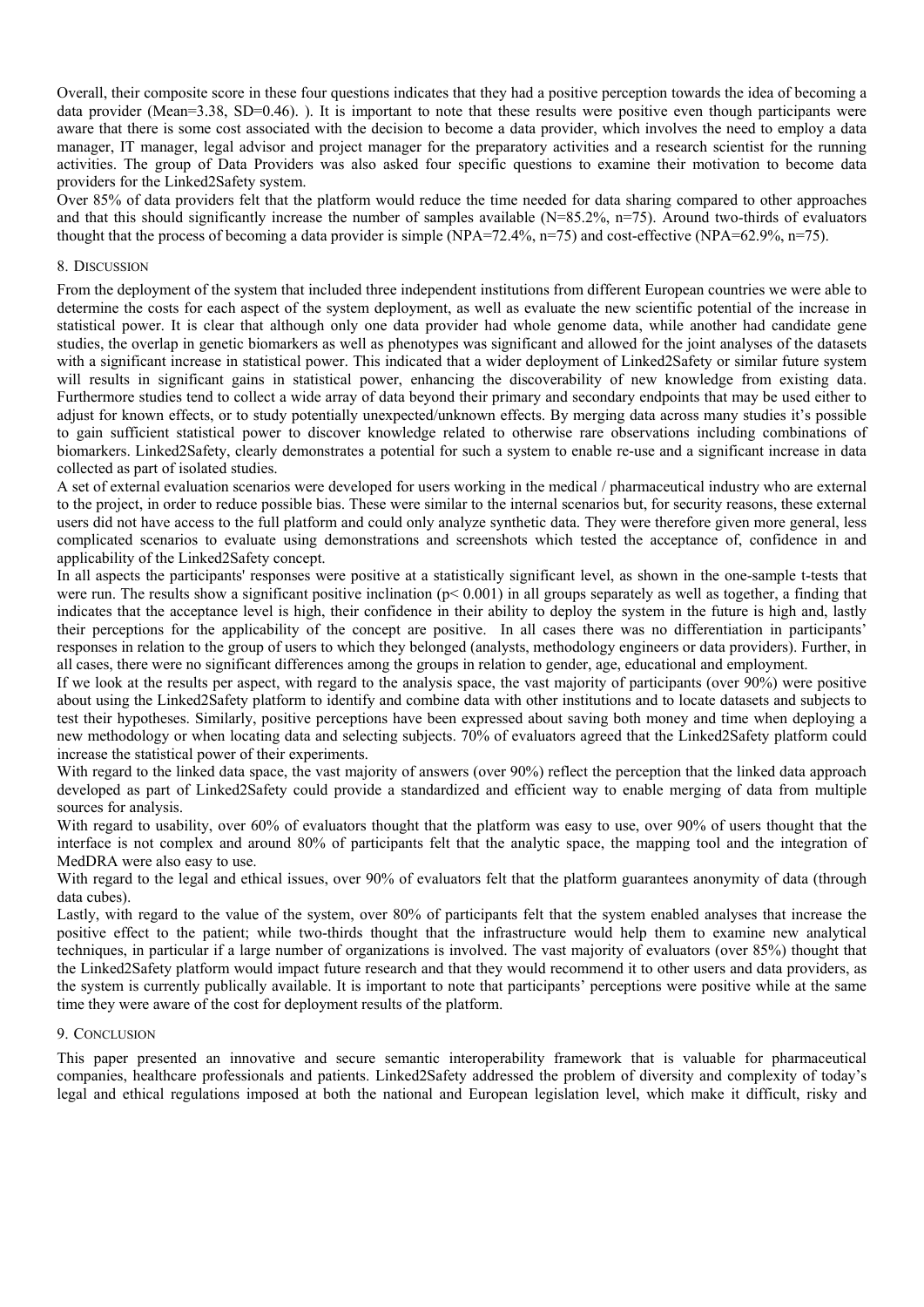expensive to transfer data by sharing EHRs. The proposed solution provided a semantically interconnected approach to sharing aggregate data in the form of data cubes, which eliminated the risks associated with sharing pseudoanonymized (and therefore still personal in some types of data such as genetics) data while enabling the multi-source, multi-type analysis of health data through a single web based secure access platform.

The external evaluation that was conducted put the Linked2Safety theory into practice, allowing both clinical partners and potential external users coming from academia, and the medical and pharmaceutical industry to interact with the system. The research focus of the study was on the documentation of the perceptions of Medical science analysts, Analytic methodology engineers and Data providers on the evaluation of the system with respect to five specific dimensions (analysis space, linked data space, usability of the system, legal and ethical issues, and value of the system). For all five dimensions of the Linked2Safety system that were examined, the participants' perceptions were overwhelmingly positive, providing evidence of the acceptance of, confidence in and applicability of the Linked2Safety concept.

Linked2Safety or systems developed in the future based on similar concepts of aggregating data from multiple providers across Europe and beyond in a way that only research focus epidemiological analyses is enabled that adheres to national and international legal and ethical requirements could revolutionize the capacity for knowledge discovery without the need for larger, or significantly costlier studies. The tools exist already to enable standardization of data collected, as well as secure joint analyses; challenges remain however on the political and legal front with ambiguous and clustered legal frameworks. Consent seems to be of vital importance, as there is a lack of standardization on how the use of subject's data is limited to specific application (if at all) making efforts to enable wide ranging aggregate analyses challenging.

#### REFERENCES

[1] Catalina Martínez-Costa, Dipak Kalra, Stefan Schulz: Improving EHR Semantic Interoperability: Future Vision and Challenges. MIE 2014: 589-593

[2] Kalra, D; Schmidt, A; Potts, HWW; Dupont, D; Sundgren, M; De Moor, G; EHR4CR Research Consortium,; (2011) Case report from the EHR4CR project—A European survey on electronic health records systems for clinical research. iHealth Connections , 1 (2) 108 - 113.

[3] Amina Chniti, Lamine Traore, Sajjad Hussain, Nicolas Griffon, Stéfan Jacques Darmoni, Jean Charlet, Eric Sadou, David Ouagne, Eric Lepage, Christel Daniel: A Semantic Interoperability Framework for Facilitating Cross-Hospital Exchanges. MIE 2014: 1255

[4] Gokce B. Laleci, Mustafa Yuksel, Asuman Dogac, Providing Semantic Interoperability between Clinical Care and Clinical Research Domains, IEEE Transactions on Information Technology in BioMedicine, Volume: 17, Issue: 2, March 2013 (online since Sept. 2012), Page(s): 356-369.

[5] Gokce B. Laleci Erturkmen, Asuman Dogac, Mustafa Yuksel, Sajjad Hussain, Gunnar Declerck, Christel Daniel, Hong Sun, Kristof Depraetere, Dirk Colaert, Jos Devlies, Tobias Krahn, Bharat Thakrar, Gerard Freriks, Tomas Bergvall, Ali Anil Sinaci, Building the Semantic Interoperability Architecture Enabling Sustainable Proactive Post Market Safety Studies, Accepted as a poster in SIMI 2012 Wokshop (Semantic Interoperability in Medical Informatics), in ESCW 2012: Extended Semantic Web Conference, May 27, 2012 in Heraklion (Crete), Greece (Poster).

[6] R. Sahay, W. Akhtar, and R. Fox, "PPEPR: Plug and Play Electronic Patient Records," in Proceedings of the 2008 ACM Symposium on Applied Computing (SAC), Fortaleza, Ceara, Brazil, March 16-20, 2008, R. L. Wainwright and H. Haddad, Eds. ACM Press, Mar. 2008, pp. 2298-2304.

[7] E. Directive, "95/46/ec of the european parliament and of the council of 24 october 1995 on the protection of individuals with regard to the processing of personal data and on the free movement of such data," Official J. of the European Communities, vol. 281, pp. 31–50, 1995.

[8] R. Faden, T. Beauchamp, and N. King, A history and theory of informed consent. Oxford University Press, USA, 1986.

[9] "Privireal: Data protection - greece," Aug 2012. [Online]. Available:http://www.privireal.org/content/dp/greece.php

[10] "Office of the commissioner for personal data protection - home page," Aug 2012. [Online]. Available: http://www.dataprotection.gov.cy/dataprotection/dataprotection.nsf/d1813 d5911e138bdc2256cbd00313d1c/f8e24ef90a27f34f c2256eb4002854e7

[11] "Federal act on data protection," Aug 2012. [Online]. Available:http://www.vud.ch/generaldocs/vud revdsg/235.1 FADP en.pdf

[12] M. Firmann *et al.*, "The CoLaus study: a population-based study to investigate the epidemiology and genetic determinants of cardiovascular risk factors and metabolic syndrome," *BMC Cardiovasc Disord*, vol. 8, p. 6, Mar. 2008.